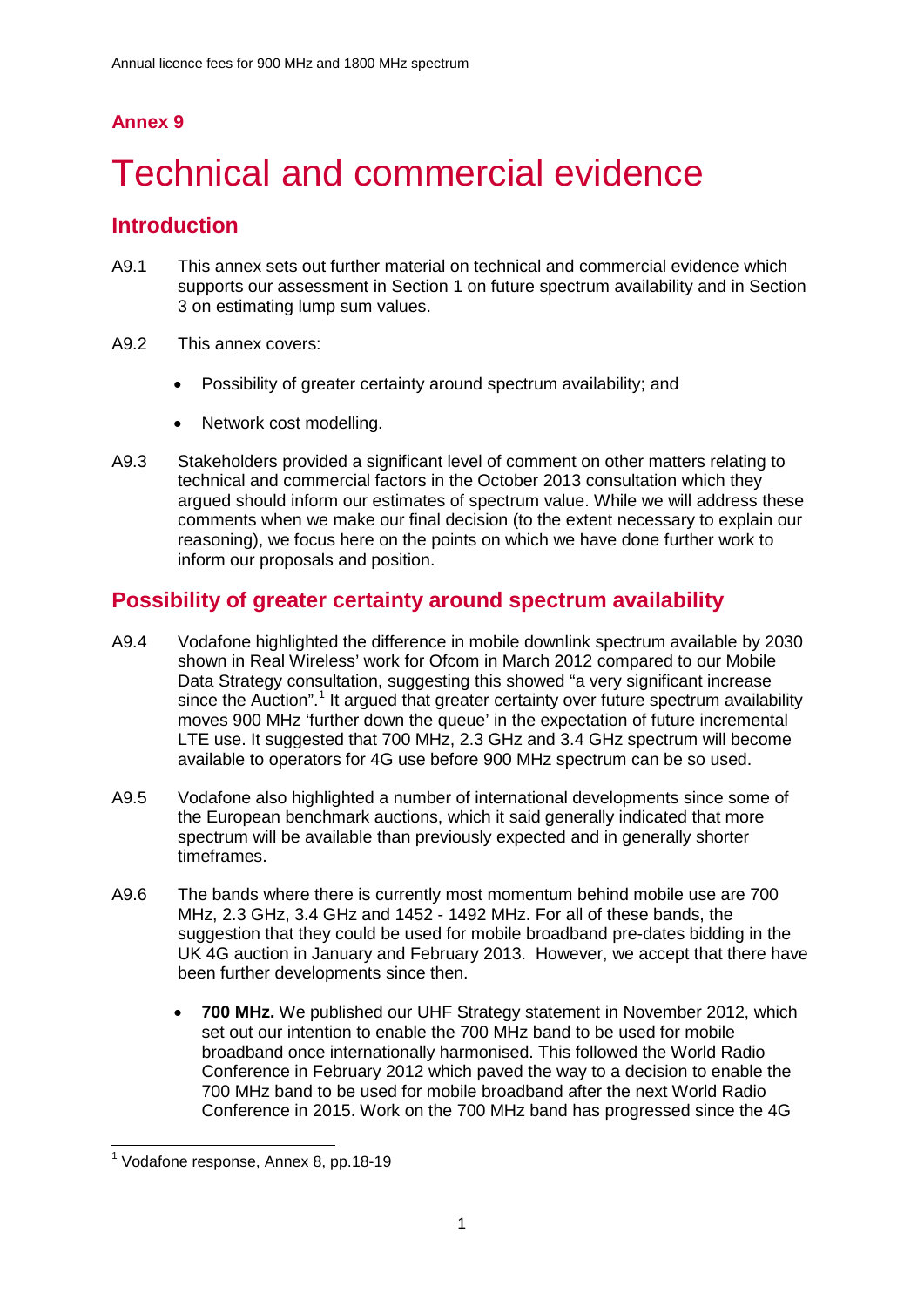auction, leading to us publishing a consultation document on 28 May 2014 that proposed change of use of the band to mobile broadband from 2022, or possibly up to two years earlier. Whilst the future of this band remains subject to final decisions which are yet to be taken, 2x30 MHz plus 20 MHz of unpaired spectrum for SDL could be made available.

- **2.3 GHz and 3.4 GHz.** This spectrum comprises 40 MHz in the 2.3 GHz band and 150 MHz above 3.4 GHz. It has been earmarked for release by the MOD since early 2011 and an update was provided in December 2011 indicating that MOD was prioritising this release<sup>[2](#page-1-0)</sup>. A ministerial statement in December 2012 indicated that the MOD intended to auction around 200 MHz of spectrum usage rights, and that the preparations for the auction were expected to start at the end of 201[3](#page-1-1).<sup>3</sup> The MOD has asked Ofcom to award this spectrum and the auction is planned to occur in 2015/16. We have published four consultations / calls for inputs on this award since the 4G auction including a call for input in October 2013 and a consultation on technical coexistence issues in February 201[4](#page-1-2)).<sup>4</sup>
- **1452-1492 MHz.** The prospect that this band could be made available for mobile use first arose in early 2011, around which time a project team was formed to investigate possible uses of this band, one of which was mobile multimedia or SDL. This would likely have solidified into a stronger expectation towards the end of 2012 and during 2013 with the issued ECC report in February 2013<sup>[5](#page-1-3)</sup> and the approval of the ECC Decision that harmonised the band for SDL in November 2013. More recently, in March 2014 the Commission mandated CEPT to develop harmonised technical conditions in this band for wireless broadband electronic communications services. CEPT issued a draft report in relation to this band in June 2014. The actual use of the band for mobile depends on the willingness of manufacturers to begin producing devices that support SDL in the band. We understand that a standards meeting in June 2014 (3GPP – RAN Plenary) officially endorsed 1452-1496 MHz as band 32 in their list of mobile broadband bands, which is a significant milestone in developing equipment for the band, although more work on international agreement over the use of the band may also be important. We are currently considering a request for licence variation by the UK licensee, Qualcomm, which, if granted, would help facilitate the introduction of SDL in this band.
- A9.7 We also identified a number of other bands for potential mobile use in our Mobile Data Strategy statement in May 2014 which set out our plans to consider the bands in more detail in the future. However, the statement (as well as the preceding consultation) identified a range of constraints in relation to change of use of those bands and did not set out a definitive plan for their release.

<span id="page-1-0"></span><sup>&</sup>lt;sup>2</sup> [https://www.gov.uk/government/uploads/system/uploads/attachment\\_data/file/77460/Spectrum-](https://www.gov.uk/government/uploads/system/uploads/attachment_data/file/77460/Spectrum-Public-Update-December-2011.pdf)[Public-Update-December-2011.pdf](https://www.gov.uk/government/uploads/system/uploads/attachment_data/file/77460/Spectrum-Public-Update-December-2011.pdf) . "Spectrum with clear commercial applications and value, such as public mobile, where demand is highest and can contribute the greatest value to the economy has been prioritised for release: • Action is underway by the MOD to free 160MHz from 2.3 GHz-2.4 GHz and 3.4 GHz-3.6 GHz bands which have been identified for public mobile use by the end of 2016."  $\overline{a}$ 

<span id="page-1-1"></span><sup>3</sup> [http://www.publications.parliament.uk/pa/cm201213/cmhansrd/cm121217/wmstext/121217m0001.ht](http://www.publications.parliament.uk/pa/cm201213/cmhansrd/cm121217/wmstext/121217m0001.htm%231212171000006) [m#1212171000006](http://www.publications.parliament.uk/pa/cm201213/cmhansrd/cm121217/wmstext/121217m0001.htm%231212171000006)

<span id="page-1-2"></span><sup>4</sup> http://stakeholders.ofcom.org.uk/spectrum/public-sector-spectrum-release/

<span id="page-1-3"></span><sup>5</sup> <http://www.erodocdb.dk/Docs/doc98/official/Word/ECCREP188.DOCX>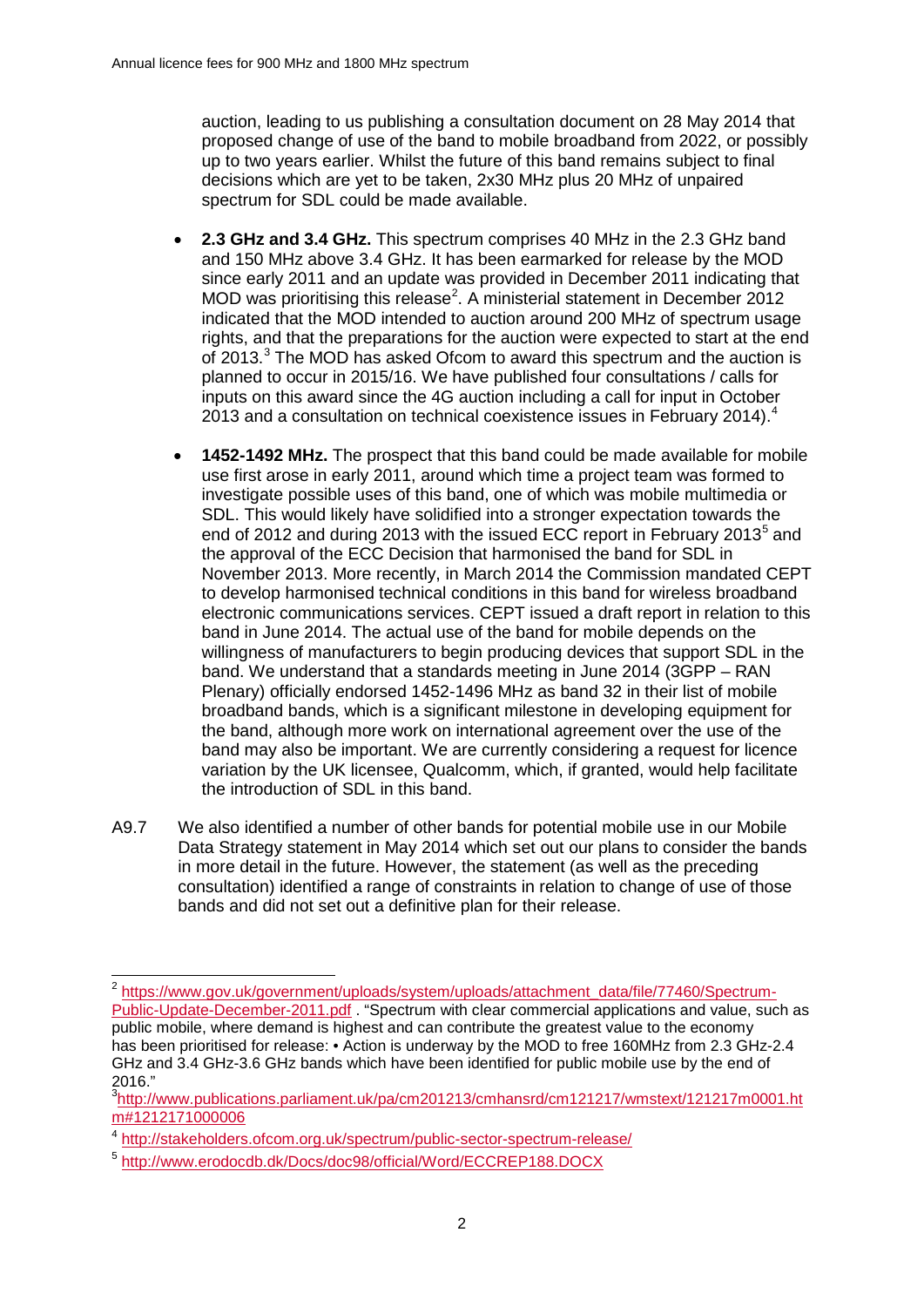- A9.8 At the same time there has been some progress in international fora on potential future mobile spectrum, in particular preparations for Agenda Item 1.1 of WRC-15, although at this stage the outcome of that Agenda Item is still uncertain.
- A9.9 In any case, most further spectrum releases will take place some years into the future. We discuss the development of the ecosystem for LTE900 (which has implications for the timing of LTE use by 900 MHz compared to other bands) in paragraphs A7.80-A7.82 of Annex 7.

# **Network cost modelling**

- A9.10 Vodafone, and Plum on behalf of EE, argued that technical modelling could provide useful information alongside auction values as to the value of spectrum, and highlighted that Ofcom has used technical cost modelling in the past. Vodafone said that the model used for the 700 MHz CBA could provide a useful high level indicator of the value of 900 MHz spectrum and could be a useful starting point for developing a model specifically for valuing 900 MHz, while Plum suggested the 2012 Real Wireless model for Ofcom could be used to draw some high level conclusions to inform Ofcom's valuations.
- A9.11 In general, we recognise the value of technical modelling, and clearly this is a source of information which Ofcom has employed in numerous circumstances. However, as set out in the October 2013 consultation, such modelling is highly sensitive to the range of assumptions that need to be made, such that we considered that an attempt to derive point estimates of value based on this approach would be of limited additional benefit in deriving our proposals on ALF.
- A9.12 To test this position we have adapted the Analysys Mason 700 MHz model in an attempt to assess the value of 900 MHz spectrum. This is an updated version of the model flagged by Vodafone that was used to assess the benefits of using the 700 MHz band for mobile services. Below we set out the changes we have made to this model, the key results of our analysis and the reasons why we do not propose to use this evidence in informing our proposalson ALFs.

# **Changes to 700 MHz model**

- A9.13 A full explanation of the modelling approach and the assumptions used in the 700 MHz model are explained in the Analysys Mason report.<sup>[6](#page-2-0)</sup> This model focussed on the award of sub-1 GHz spectrum to a generic operator in 2022. We have made some adjustments to this model to be more representative of the 900 MHz band and focussed on an operator that does not currently hold 900 MHz rather than a generic operator. We summarise these changes in Table A9.1.
- A9.14 We have modelled the following two scenarios:
	- Include the cost of deploying 900 MHz carriers on all sites in 2015. This is likely to underestimate the net cost saving because, if EE or H3G acquired 900 MHz spectrum, we expect that in a large proportion of sites there would be no need to deploy 900 MHz.

<span id="page-2-0"></span><sup>6</sup> Analysys Mason, May 2014, *Assessment of the benefits of a change of use of the 700 MHz band to mobile*   $\overline{a}$ 

[http://stakeholders.ofcom.org.uk/binaries/consultations/700MHz/annexes/benefits\\_700MHz.pdf](http://stakeholders.ofcom.org.uk/binaries/consultations/700MHz/annexes/benefits_700MHz.pdf)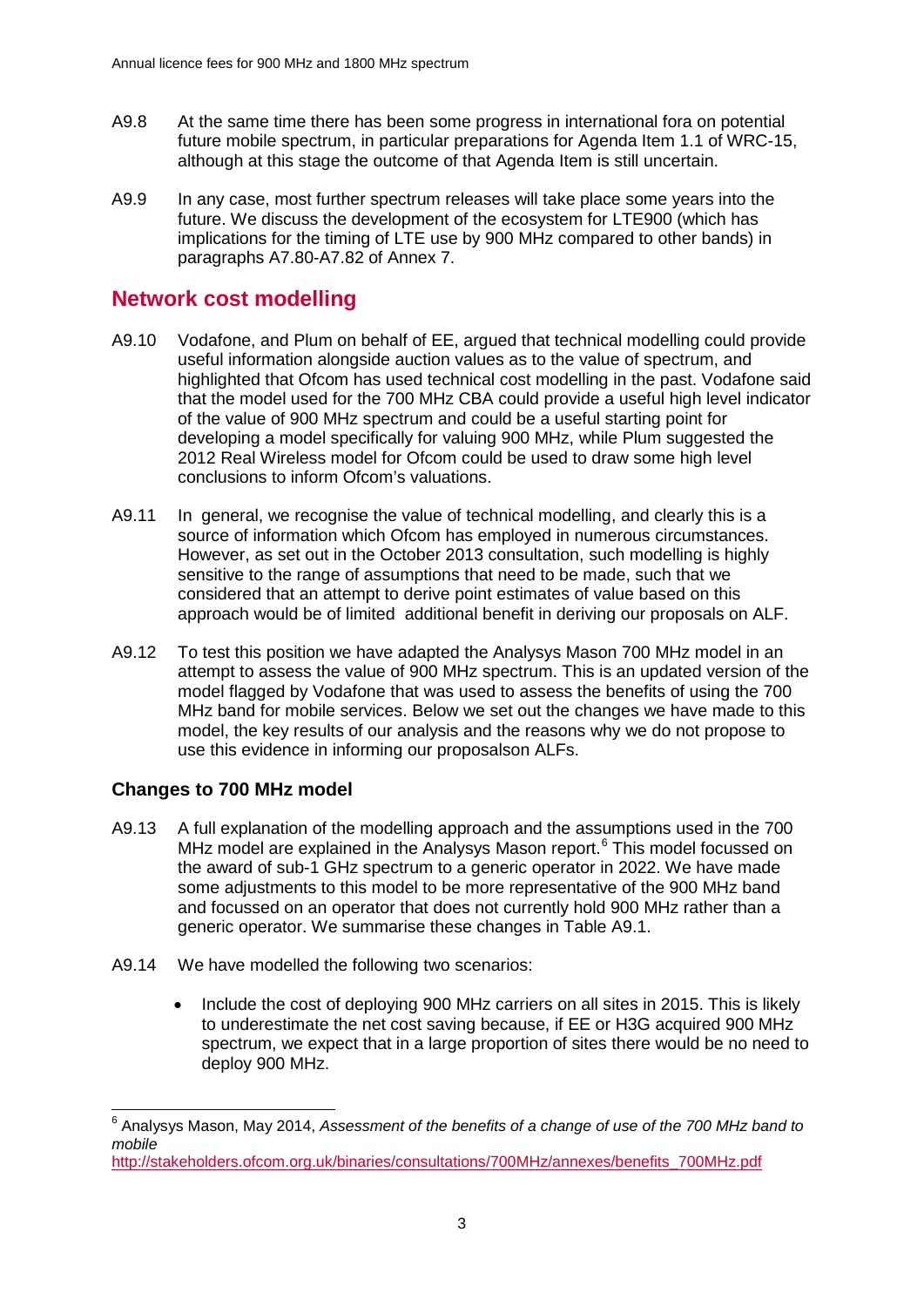• Include the cost of deploying 900 MHz carriers on 15% of sites in 2015. In our study of the benefits of changing use of the 700 MHz band we estimated 700 MHz carriers would be deployed on less than 15% of macro sites. Therefore this scenario is likely to give a more accurate estimate of the value of the 900 MHz band.

| Change                                                | <b>Explanation</b>                                                                                                                                                                                                                                                                                                                                                                                                                                               |
|-------------------------------------------------------|------------------------------------------------------------------------------------------------------------------------------------------------------------------------------------------------------------------------------------------------------------------------------------------------------------------------------------------------------------------------------------------------------------------------------------------------------------------|
| <b>Model 900 MHz</b><br>rather than<br><b>700 MHz</b> | We have modelled 2x5 MHz of sub-1 GHz spectrum being made<br>available from 2015 and used for LTE. We also assume 2x30 MHz of<br>sub-1 GHz spectrum (the 700 MHz band) is made available in 2022.                                                                                                                                                                                                                                                                |
| <b>Adjusted</b><br>modelling period                   | The 700 MHz modelling period was 2022 – 2041. We have changed<br>this to $2015 - 2034$ .                                                                                                                                                                                                                                                                                                                                                                         |
| <b>Adjust spectrum</b><br>holdings                    | The 700 MHz model focussed on a generic operator. Here we have<br>focussed on an operator not currently holding 900 MHz - that is, EE or<br>H3G. We have adjusted the assumed spectrum holdings of the generic<br>operator to reflect either EE's or H3G's holdings. All future spectrum<br>awards are assumed to be the same as in the 700 MHz model, i.e.<br>each operator is awarded approximately 25% of each new spectrum<br>band.                          |
| <b>Adjust starting</b><br>number of sites             | In the 700 MHz model it was assumed the generic operator would<br>have between 16,000 and 17,500 macro sites at the start of 2018. We<br>have adjusted the starting number of sites to reflect the earlier<br>modelling period and the difference between EE, H3G and the generic<br>operator. For these purposes, we have assumed EE will have between<br>16,000 and 17,500 macro sites at the start of 2015, while H3G will<br>have between 12,000 and 16,000. |
| <b>Adjust market /</b><br>traffic share               | The 700 MHz model focussed on a generic operator which had a 25%<br>market / traffic share. Given the length of the modelling period there is<br>significant uncertainty over individual operators' traffic shares.<br>Therefore we have kept the 25% assumption for EE and H3G.<br>However we have also modelled an alternative scenario where H3G's<br>traffic share is 15%.                                                                                   |
| <b>Discount at the</b><br><b>WACC</b>                 | The 700 MHz model used the Spackman method to discount capital<br>costs. For assessing the value for ALFs we have used the pre-tax<br>nominal WACC of 9.0% as discussed in the second footnote of Annex<br>10, attached to paragraph A10.5.                                                                                                                                                                                                                      |

## **900 MHz: network cost savings**

A9.15 Based on these assumptions we have estimated the network cost savings from availability of the 900 MHz band to EE and H3G between 2015 and 2034. For each scenario we have presented a range due to uncertainty over the proportion of sites that 900 MHz spectrum will be deployed on. In the 700 MHz model we also

<span id="page-3-0"></span> $7$  We have not included possible use of the 700 MHz centre gap for SDL in our modelling. Use of the centre gap for SDL is more uncertain than paired use of the band. In any case, including an additional 20 MHz of sub 1 GHz spectrum from 2022 would have a limited impact on the results below.  $\overline{a}$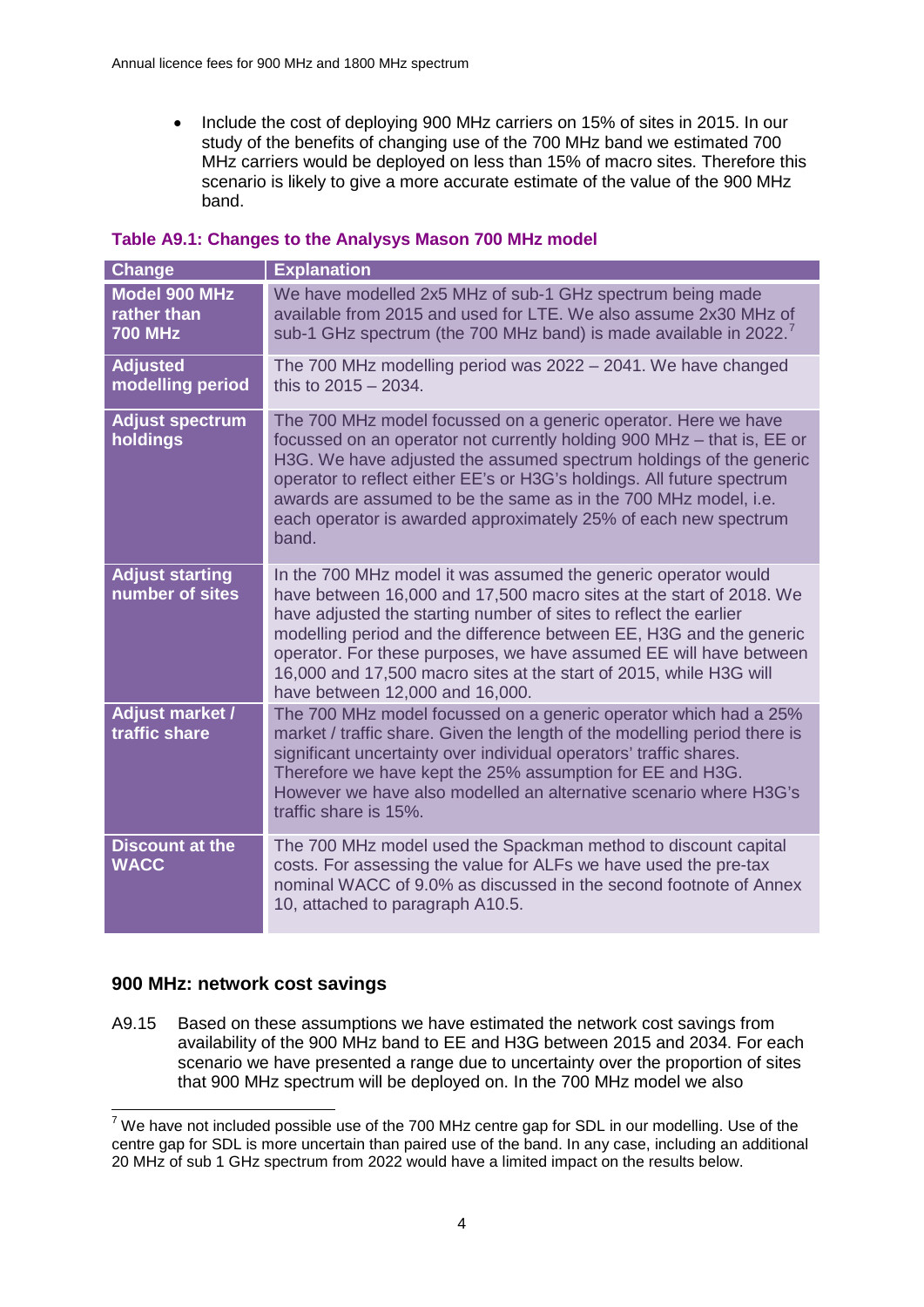considered the additional performance benefits that the spectrum may deliver. We have not considered this type of benefit here but it would increase the value of the 900 MHz spectrum above the estimates in Table A9.2.

## **Table A9.2: Net present value of network cost savings of holding 2x5 MHz of 900 MHz spectrum between 2015 and 2034 (in £m per MHz)**

|                     | EE.<br>25% traffic share | H3G<br>15% traffic share | H3G<br>25% traffic share |
|---------------------|--------------------------|--------------------------|--------------------------|
| <b>High</b>         | $107 - 123$              | $45 - 56$                | 127 - 138                |
| <b>Central High</b> | $87 - 102$               | $37 - 47$                | $111 - 121$              |
| <b>Central Low</b>  | $57 - 73$                | $4 - 18$                 | $68 - 82$                |
| Low                 | $24 - 38$                | $0 - 6$                  | $32 - 45$                |

- A9.16 The modelling results indicate a very wide range for the value of the 900 MHz band of between zero and £138 million per MHz. The range of results illustrates the significant uncertainty over a number of parameters in the model. Amongst other factors the high and central high estimates are driven by higher traffic forecasts, lower growth in spectral efficiency and higher dependence on sub-1 GHz spectrum than the low and central low estimates. The assumptions that drive the low, centrallow, central-high and high estimates are set out in full in the Analysys Mason report.
- A9.17 In most cases the results are significantly higher than the estimated value of the 700 MHz band. This high value is principally a result of EE's and H3G's low holdings of sub-1 GHz spectrum between 2015 and 2022 combined with a modelling assumption that between 18% and 22% of traffic must be served with sub-1 GHz spectrum. Therefore, without access to the 900 MHz band both operators need to deploy a large number of sites in the 2015 – 2022 period. This assumption attempts to capture the importance of sub-1 GHz spectrum to a generic operator. The rationale behind the range used is explained in the Analysys Mason report.
- A9.18 In fact, both EE and H3G offer mobile broadband services today using little or no sub-1 GHz spectrum. This could be taken as evidence that operators without significant holdings of sub-1 GHz spectrum can adapt their commercial strategies to mitigate the coverage and performance disadvantages they face as a result of their predominantly higher-frequency spectrum holdings.
- A9.19 Alternatively, it could be argued that these operators could gain a competitive advantage, relative to their current position, if they had access to more sub-1 GHz spectrum. The 700 MHz model treats the amount of traffic as fixed and estimates the cost of providing capacity to meet this level of traffic for different spectrum holdings. However, in practice an operator which is able to serve more traffic will be able to compete more effectively and therefore win more customers. The model does not capture this effect. For operators that hold relatively little sub-1 GHz spectrum, EE and H3G, the benefit of being able to serve more traffic could be more important than the network cost savings that low frequency spectrum can deliver.
- A9.20 The model is not designed to reflect this, which is a significant limitation in the context of ALF. The model outputs are sensitive to this assumption. As an illustration we reduced the proportion of traffic that must be served by sub-1 GHz spectrum in the model to between 10% and 14%. This reduces the value per MHz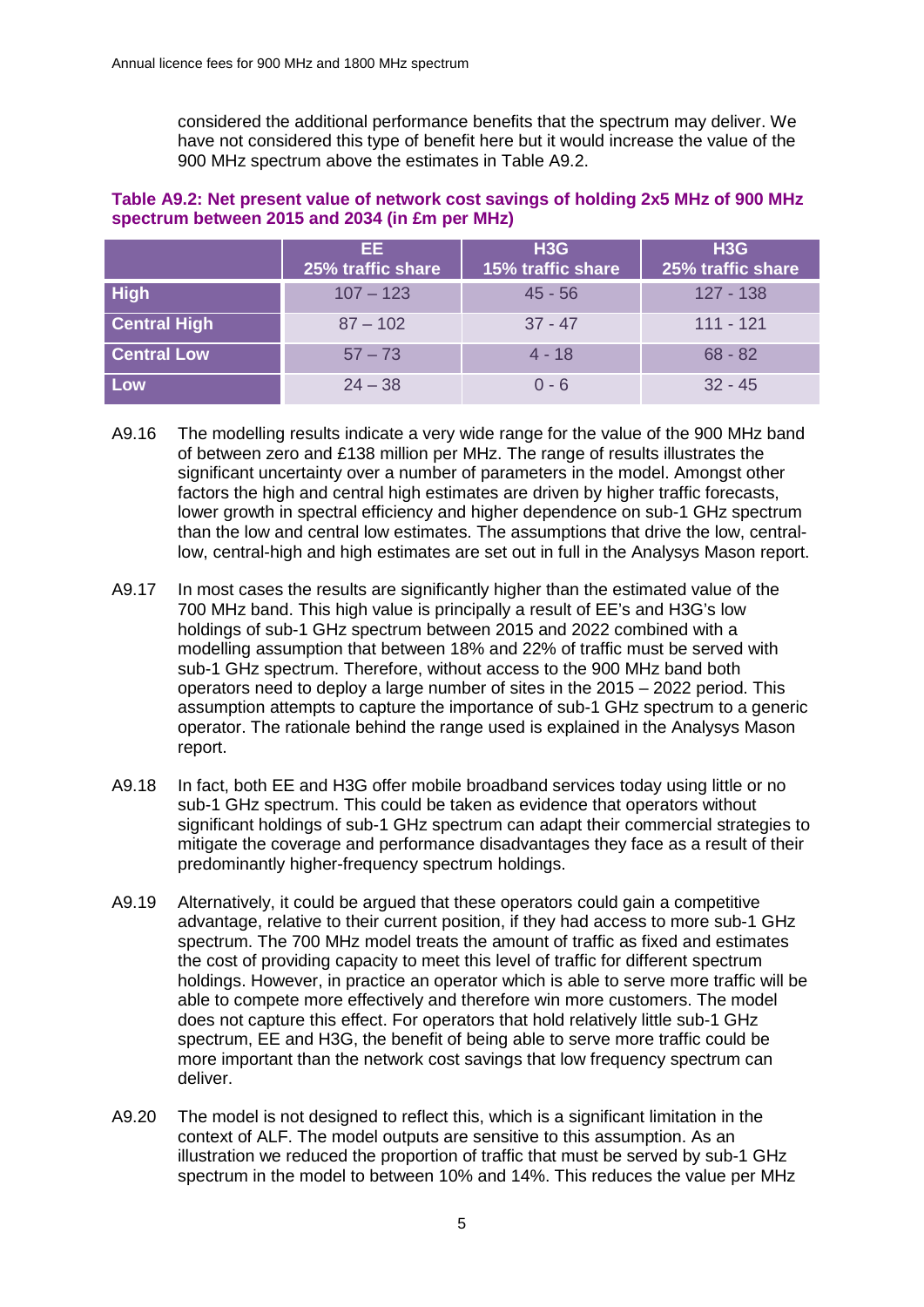substantially. For example, in the central high case for EE the value per MHz is between £24 million and £38 million.

- A9.21 Therefore, there is a significant risk that the structure of the model, which was designed for a different purpose, is not well-suited to modelling the value of 900 MHz to specific individual operators.
- A9.22 We have not attempted to adapt the Real Wireless model highlighted by Plum. We believe adapting this model would face similar difficulties as illustrated in our adaption of the Analysys Mason model. In addition, the model faces a further problem in modelling absolute values as it focuses on sub sections of the country, and therefore any results would need to be extrapolated which would be subject to added uncertainty.

## **Relative value of 800 MHz and 900 MHz**

- A9.23 The model as currently designed and specified does not distinguish between 800 MHz and 900 MHz spectrum. In principle it would be possible to introduce additional assumptions to attempt to capture the difference in device ecosystems and other factors.
- A9.24 However, there is considerable uncertainty about the relevant assumptions to make and the results would be highly sensitive to the input assumptions. In addition, the model's focus on network cost savings may not fully capture the difference in commercial value between the two bands.

## **Our view on network cost modelling**

- A9.25 Overall we do not believe the adjusted 700 MHz model is well-suited to modelling the value of 900 MHz spectrum to those operators who do not currently hold any of this spectrum. Therefore we have not placed weight on the above results in informing our proposals on ALFs.
- A9.26 The example above illustrates some of the difficulties of network cost modelling in deriving reliable estimates of the value of spectrum to individual operators. Any such model will be subject to significant uncertainty about appropriate parameter assumptions, leading to valuation estimates that vary over a wide range (e.g. see Table A9.2 above).
- A9.27 We have not attempted to model the value of 1800 MHz spectrum or the relative values of different frequencies as the 700 MHz model is not immediately suited to these tasks. Adapting the existing model or developing a new model to look at these questions would face similar issues as those identified above.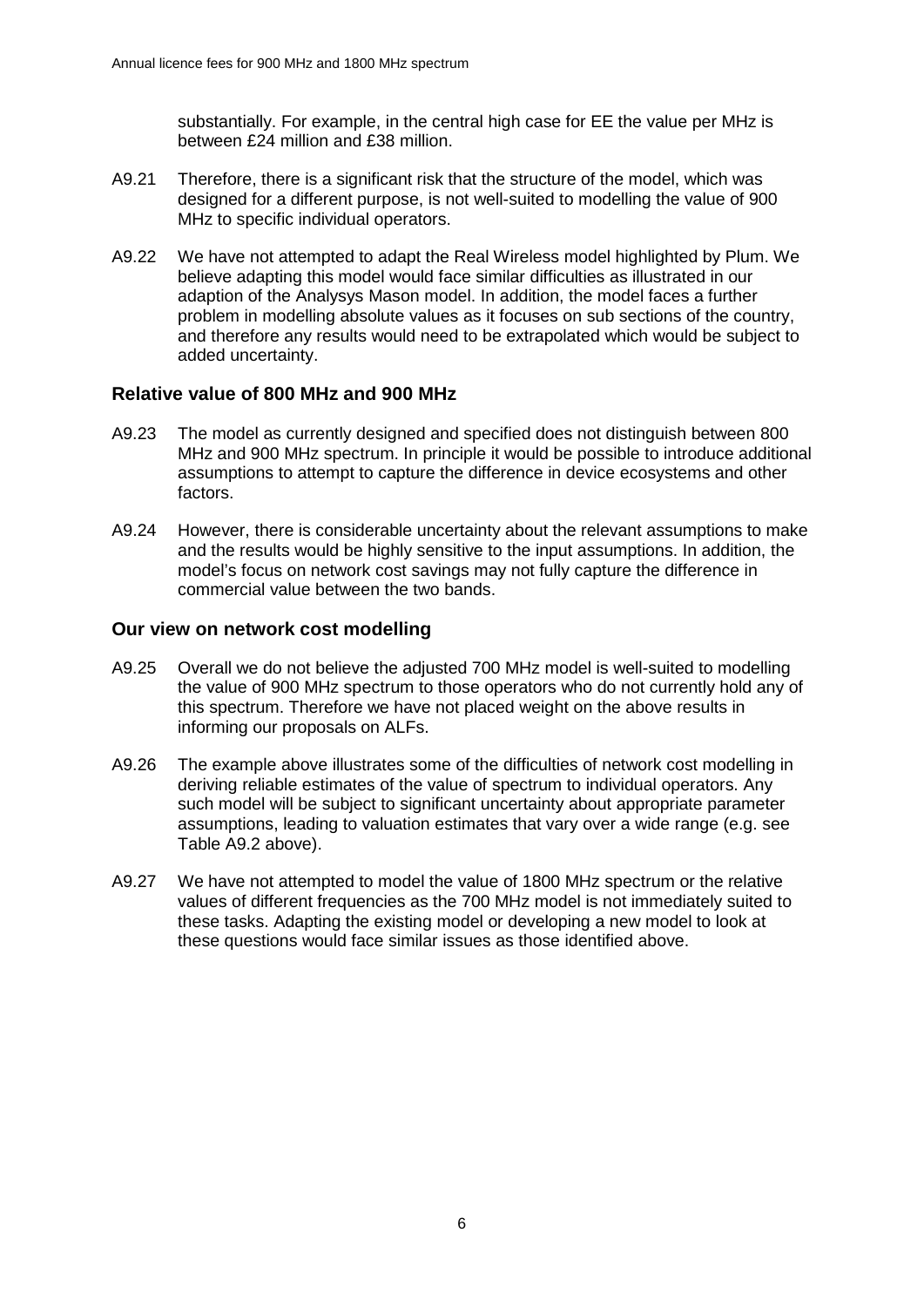# **Annex 10**

# Deriving annual licence fees from lumpsum values – supporting material

# **Introduction**

- A10.1 This annex provides details of the underlying evidence and reasoning which supports the proposals set out in Section 4. Specifically, this annex sets out the assessment underlying our views on:
	- The discount rate: and
	- The choice of inflation index and how this is incorporated into the discount rate.

# **Discount rate**

 $\overline{a}$ 

A10.2 In this section, we set out our analysis for what the relevant discount rate would be for the two polar cases discussed in Section 4 – where the risk of the ALF payments were the same as the risk of the underlying cash flows, and where the risk of the ALF were completely unrelated to the risk of the underlying cash flows.

## **What would be the relevant discount rate if the risk of the ALF payment were the same as the risk of the underlying cash flows?**

- A10.3 If the ALF regime were set up such that the risk of the ALF payment were the same as the risk of the future after-tax free cash flows, the relevant discount rate would be the WACC associated with those cash flows. We consider the WACC calculated for the MCT charge control would be a reasonable proxy for this. $8$  As we set out in the October 2013 Consultation, in estimating the WACC for a 3 year charge control, we take into account both long term and recent movements. We do not rely heavily on spot rates and instead look at longer term trends. It is therefore not clear that in estimating a WACC appropriate for a longer period, we would take into account different evidence or would arrive at a different WACC than that estimated for MCT.
- A10.4 However, given we are considering forward looking payments beginning from next year, depending on the Common Effective Date (discussed in Section 6), we consider there is an argument for updating the WACC to reflect the latest information on the long-term WACC for MNOs.

<span id="page-6-0"></span> $8$  We note that this is the WACC for an average efficient MNO. Similarly, where we discuss the cost of debt, this is the cost of debt faced by an average efficient MNO. Vodafone argued that we should use a rate specific to them to reflect their enhanced ability to borrow to fund an equivalent lump-sum. However, we are setting fees based on the whole market rather than for each individual operator. It is therefore appropriate to use the position of an average efficient operator, not the position of individual operators, in coming to a discount rate. However, we note that the estimation of the WACC for an average operator is based on underlying metrics specific to the MNOs (and in fact we put significant weight on Vodafone's data, as discussed in paragraph [A10.14\)](#page-9-0).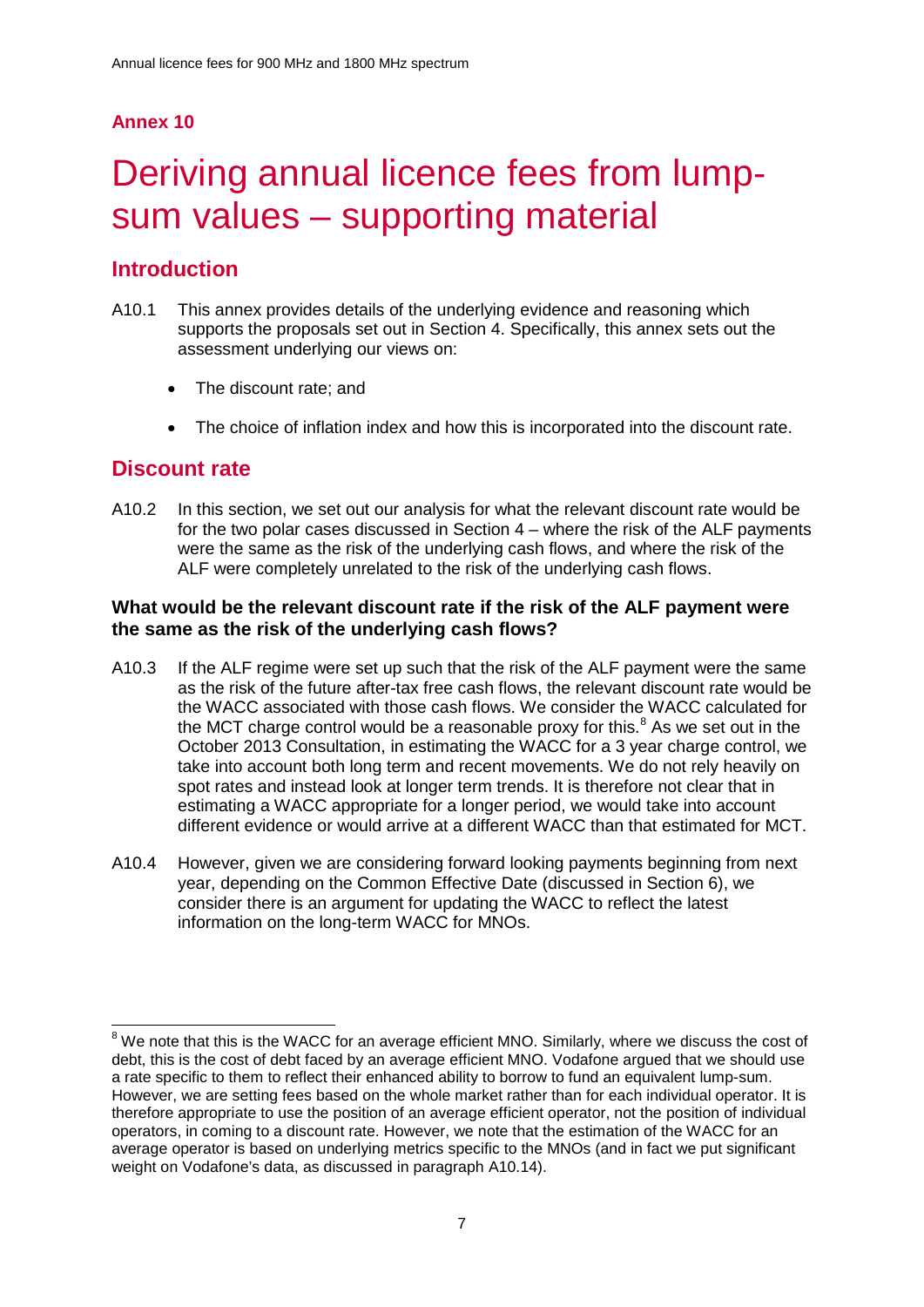- A10.5 We are currently consulting on the mobile WACC in the context of the forthcoming 2015 MCT market review. This suggests a post-tax nominal WACC of  $7.2\%$ <sup>[9](#page-7-0)</sup> is appropriate, giving a post-tax real<sup>[10](#page-7-1)</sup> WACC of 5.1%.
- A10.6 We acknowledge that we are currently consulting on our proposed MCT WACC and by the time this is finalised for the MCT Statement later in the year, more data may have come to light such that a different figure is used. However, this reflects the best information available at this time and so we consider this is an appropriate benchmark.

## **What would be the relevant discount rate if the risk of the ALF was unrelated to the risk of the underlying cash flows?**

- A10.7 If the ALF obligation was an entirely fixed fee MNOs had to pay under all circumstances, it would be very similar to a leasing arrangement. Under a leasing arrangement, the MNO would be paying a fixed amount for the use of an asset. If it defaulted on that payment, the lessor would reclaim the asset and lease it to someone else.
- A10.8 The equivalent discount rate would therefore be a current market long-term fixed index-linked secured debt rate for UK MNOs. The closest comparator data available are the bonds issued by the UK MNO parent companies. We set out below the data on these forms of debt.
- A10.9 In principle, there are two ways of deriving a debt rate. The first is to consider the spread of the debt over nominal UK government gilts, then add this to our estimate of the risk-free rate. This is the approach we typically take in calculating the cost of debt in estimating the WACC. The second would be to just take the current yield to maturity (YTM) of the debt, which reflects the expected rate of return on the debt if it was bought today and held to maturity. This reflects actual market data on the return investors expect from holding this asset. We show the results of both approaches in turn, and then assess which we consider to be the more appropriate approach.

## Spread analysis

A10.10 We have considered a sample of the sterling denominated debt of each MNO parent company<sup>[11](#page-7-2)</sup> with a maturity date at least 20 years in the future, or with the longest maturity date (whichever is shorter).[12](#page-7-3) [Table A10.1](#page-8-0) summarises the debt we have considered alongside the average spread of this debt in the last 12 months over nominal UK government gilts. The spread over the last two years is illustrated in [Figure A10.1.](#page-8-1)

<span id="page-7-0"></span> $^9$  The most recent MCT consultation uses a pre-tax nominal WACC of 9.0% (See Table A14.7 at [http://stakeholders.ofcom.org.uk/binaries/consultations/mobile-call-termination-](http://stakeholders.ofcom.org.uk/binaries/consultations/mobile-call-termination-14/annexes/z_Annex_11_to_17.pdf)[14/annexes/z\\_Annex\\_11\\_to\\_17.pdf\)](http://stakeholders.ofcom.org.uk/binaries/consultations/mobile-call-termination-14/annexes/z_Annex_11_to_17.pdf). The corresponding post-tax nominal WACC would be 9.0%\*(1 tax rate), which with a 20% tax rate gives 7.2%.  $\overline{a}$ 

i.e. real with respect to CPI inflation.

<span id="page-7-2"></span><span id="page-7-1"></span> $11$  Hutchison Whampoa, the owner of H3G, is a diversified conglomerate operating across a number of sectors including retail, ports and telecoms. We consider that estimates for Hutchison Whampoa are therefore unlikely to convey useful information about a UK MNO.

<span id="page-7-3"></span> $12$  Telefonica and Orange also offer perpetuities, but as this is ranked as junior subordinated debt it is not an appropriate comparator. In addition, they have call dates in the next 6-8 years and so could in theory expire at that point.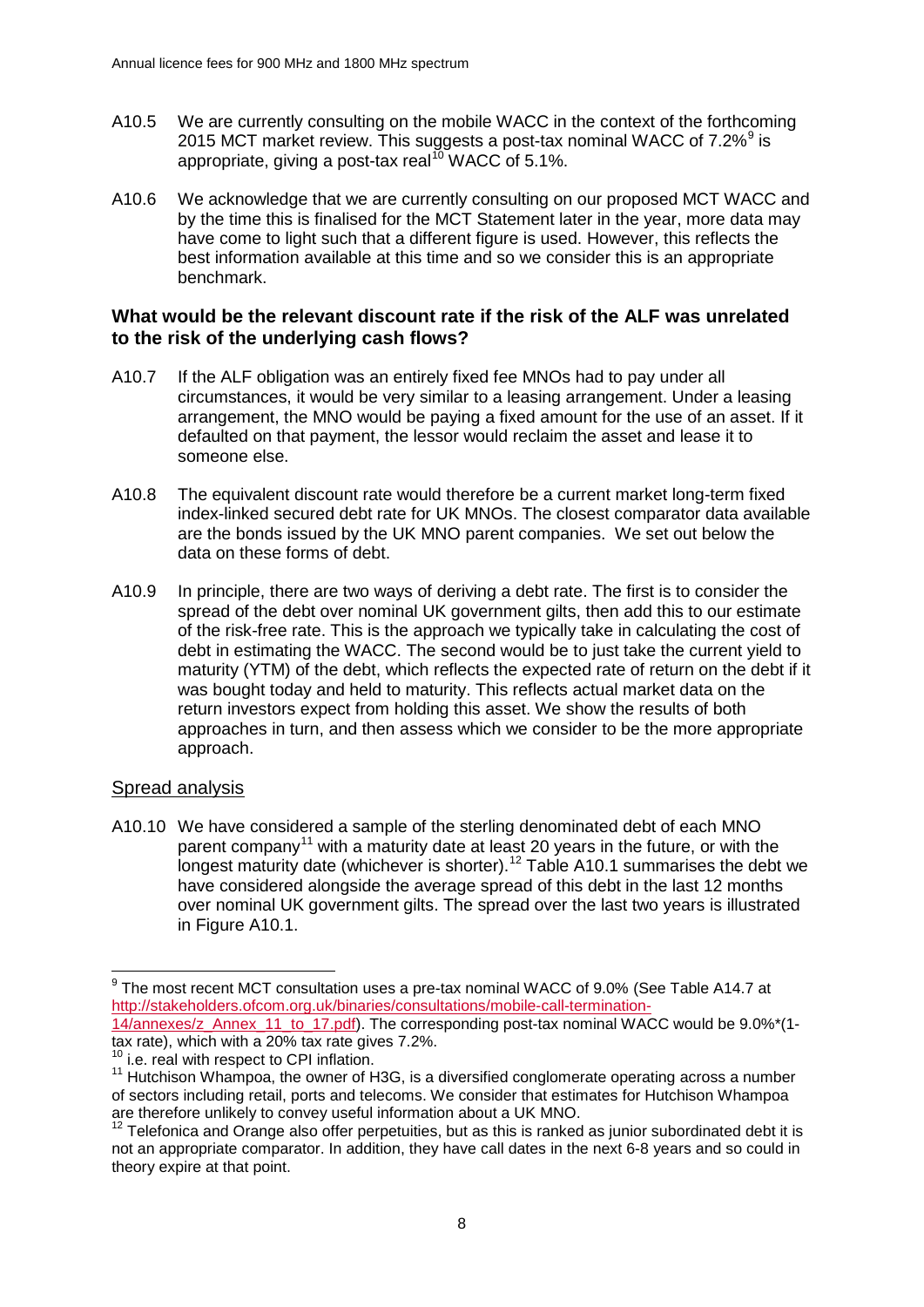|                                   | <b>Debt</b><br>maturity | 12 month<br>average<br>spread | 12 month<br>min | 12 month<br>max | <b>Current</b><br>spread (July<br>2014) |
|-----------------------------------|-------------------------|-------------------------------|-----------------|-----------------|-----------------------------------------|
| Vodafone                          | 2032                    | 1.1%                          | 1.0%            | 1.3%            | 1.1%                                    |
| Telefonica                        | 2029                    | 2.0%                          | 1.5%            | 2.9%            | 1.6%                                    |
| Orange                            | 2034                    | 1.4%                          | 1.2%            | 1.7%            | 1.3%                                    |
|                                   | 2050                    | 1.4%                          | 1.2%            | 1.7%            | 1.4%                                    |
| <b>Deutsche</b><br><b>Telekom</b> | 2030                    | 1.2%                          | 1.0%            | 1.4%            | 1.1%                                    |

#### <span id="page-8-0"></span>**Table A10.1: Spread over government gilts for parent companies of UK MNOs**

Source: Bloomberg, Ofcom analysis as at 15 July 2014

### <span id="page-8-1"></span>**Figure A10.1: Spread of UK MNO sterling denominated debt over benchmark yields**



- A10.11 The chart shows that the debt premia for the UK MNOs have declined to some extent over the past two years, but most have been fairly stable over the last six months. Vodafone and Deutsche Telekom show a premium of around 1.1 or 1.2% over the benchmark yield, while Orange has a slightly higher premium of around 1.4% on average over the last 12 months.
- A10.12 Until recent months, the average debt premium for Telefónica appears somewhat of an outlier compared to that for the UK MNOs. Nevertheless, Telefónica's debt premium has reduced steadily over most of the last year (and more broadly since about July 2012) and appears to be converging to the upper end of the debt premium range seen for the other UK MNOs in the last year – the highest debt premium being for Orange at 1.7%. Telefónica currently stands at 1.6%, still somewhat above the latest debt premium for Orange (at 1.3-1.4%), Deutsche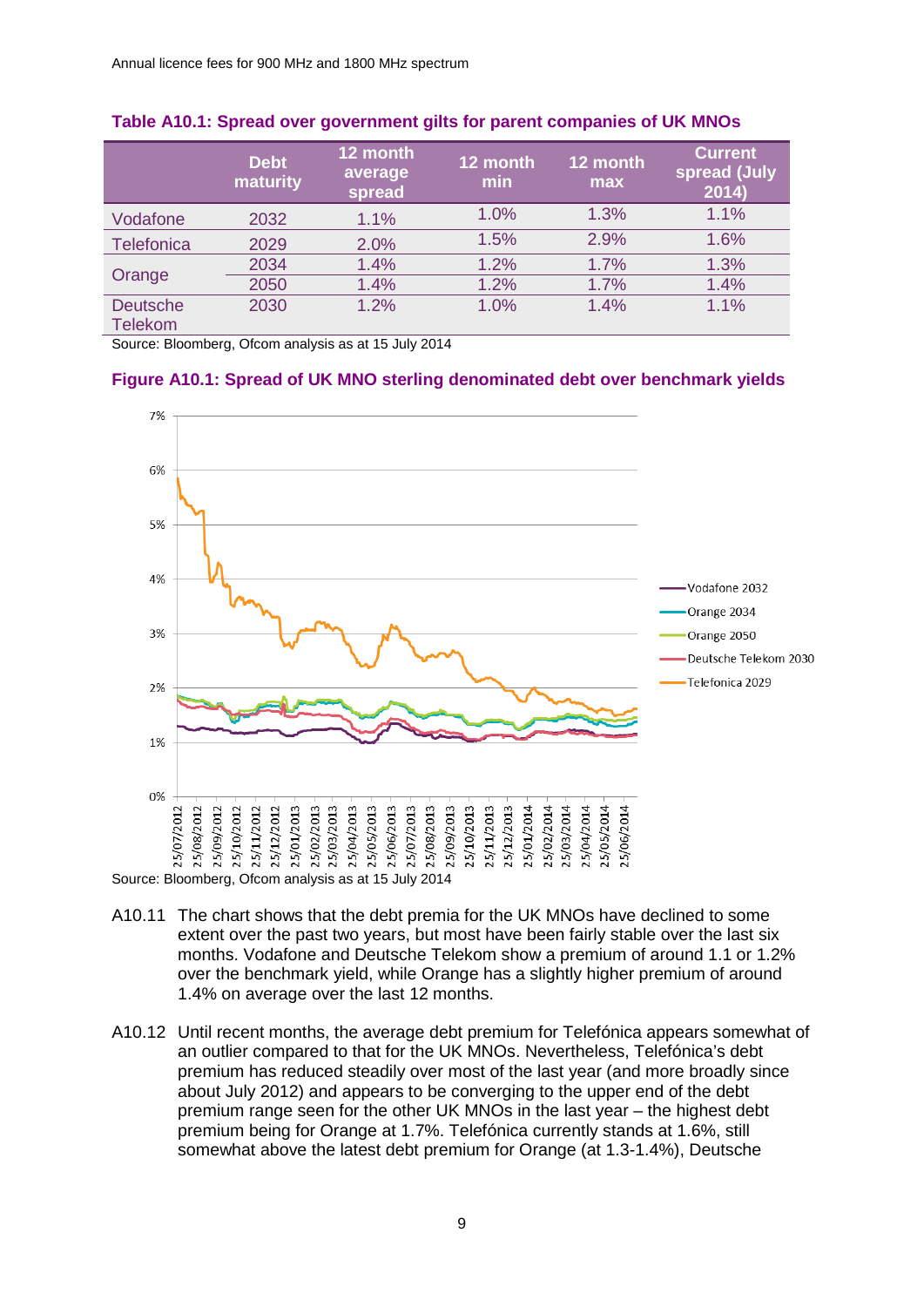Telekom (1.1%) and Vodafone (1.1%).The debt premium for Telefonica has declined markedly over the last two years from a high of nearly 6% to 1.6% today.

- A10.13 Based on this data, we consider that a reasonable range for the long-term debt premium for an average efficient MCP is 1.0% - 1.7%. This range captures the average debt premium over the last 12 months for Vodafone, Deutsche Telekom and Orange (across all maturities) and is bounded by the minimum and maximum debt premia for these companies over the last year. A range of 1.0% to 1.7% also encompasses the level to which Telefónica's average debt premium has converged from its historically high level.
- <span id="page-9-0"></span>A10.14 In our analysis for the MCT WACC, we placed particular weight on the data for Vodafone, as it has a predominantly mobile oriented business (i.e. 89% of revenue), in contrast to the other MNO parent companies where a lower proportion of their revenues come from mobile. Placing weight on Vodafone would imply a debt premium closer to the lower end of the range, since over the last year Vodafone's premium on this debt has been between 1.0% and 1.3%, with an average of 1.1%.
- A10.15 Following our earlier analysis, we might also place less weight on Telefónica's debt premium since it appears to be an outlier compared to the others, and place more weight on the average of the other three UK MNOs. The average debt premium of the other three UK MNOs is 1.2% over the last year.
- A10.16 In light of the above, we consider that a debt premium slightly below the mid-point of the 1% to 1.7% range is appropriate. We have therefore used a debt premium of 1.2%.
- A10.17 This is also in line with the proposed debt premium for the MCT WACC set out in our June 2014 MCT consultation. That analysis involved very similar data on the debt premia of long term debt, although shorter term debt is also considered. For ALFs we focus only on long term debt, for which the range is generally between 1.0% and 1.7% (excluding the higher historical spreads for Telefónica).
- A10.18 The proposed MCT WACC uses a nominal risk-free rate of 4.6%, using the same real risk-free rate of 1.3% as used in the LLU and BCMR Statements (since these are market-wide factors we had recently considered in those market reviews), although we will consider whether this remains appropriate in the final MCT Statement in light of further market data which will be available at that point. Combining the risk-free rate and the debt premium gives a pre-tax nominal cost of debt of **5.8**%, and a post-tax nominal cost of debt of **4.7**% (with a range of **4.5- 5.1**%).

## Yield to maturity analysis

A10.19 We have looked at the YTM of the same sample of sterling denominated debt. [Table A10.](#page-10-0) summarises the debt we have considered alongside the average YTM over the last 12 months. [Figure A10.2](#page-10-1) illustrates the YTM over the last two vears.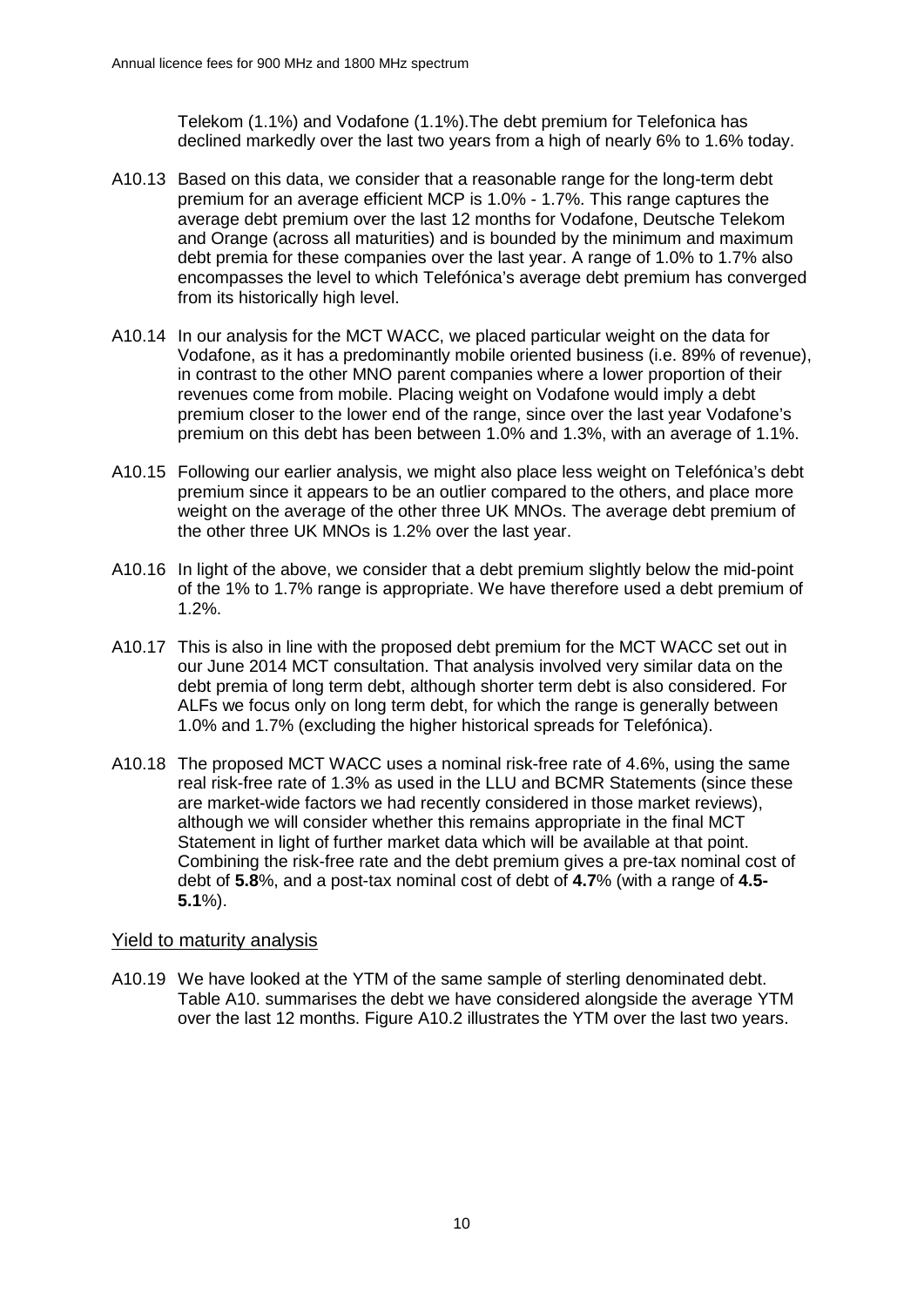|                         | <b>Debt</b><br>maturity | 12 month<br>average YTM | $12 \overline{ }$<br>month<br>max | $12 \overline{ }$<br>month<br>min | <b>Current</b><br><b>YTM (July</b><br>2014) |
|-------------------------|-------------------------|-------------------------|-----------------------------------|-----------------------------------|---------------------------------------------|
| Vodafone                | 2032                    | 4.5%                    | 4.8%                              | 4.3%                              | 4.5%                                        |
| <b>Telefonica</b>       | 2029                    | 5.3%                    | 6.2%                              | 4.6%                              | 4.7%                                        |
|                         | 2034                    | 4.8%                    | 5.2%                              | 4.6%                              | 4.7%                                        |
| Orange                  | 2050                    | 5.0%                    | 5.4%                              | 4.8%                              | 4.9%                                        |
| <b>Deutsche Telekom</b> | 2030                    | 4.4%                    | 4.8%                              | 4.2%                              | 4.3%                                        |

### <span id="page-10-0"></span>**Table A10.2: Yield to maturity for UK MNO parent companies' debt**

Source: Bloomberg, Ofcom analysis as at 15 July 2014

#### <span id="page-10-1"></span>**Figure A10.2: Yield to maturity on UK MNO sterling denominated debt**



Source: Bloomberg, Ofcom analysis as at 15 July 2014

- A10.20 As with the debt premia, the chart shows that the yields have fallen to some extent over the past two years, but have been reasonably stable since the start of the year. Yields for Vodafone and Deutsche Telekom have been 4.4%-4.5% on average over the last year, while Orange has a slightly higher yield of around 4.8-5%. Telefonica's yield has fallen substantially over the last two years and is currently around 4.7% (although it has been higher than that on average), similar to Orange.
- A10.21 Based on this data, we consider that a reasonable range for the YTM for an average efficient MNO is 4.2% - 5.4%. This range captures the average YTM over the last 12 months for Vodafone, Deutsche Telekom and Orange (all maturities) and is bounded by the minimum and maximum YTM for these companies over the last year. This range also encompasses the level to which Telefónica's average debt premium has converged from its historically high level.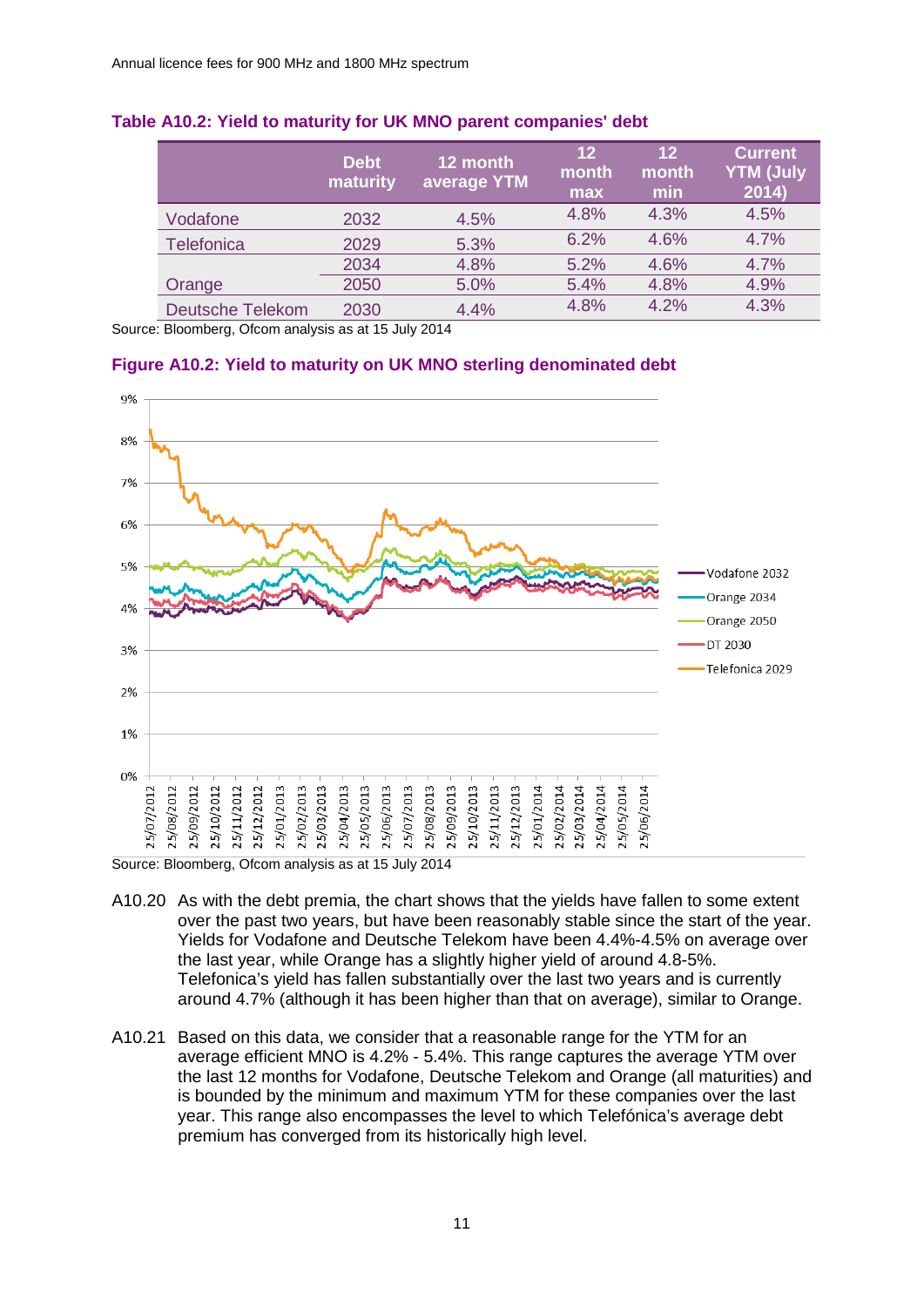- A10.22 As with the debt premia analysis, we consider there is an argument to put greater weight on Vodafone's data. This gives one of the lowest YTM on average over the last year (although this is very similar to that for Deutsche Telekom, and its current YTM is actually below that for Deutsche Telekom).
- A10.23 We might also place less weight on Telefónica's data since it appears to be an outlier compared to the others, and place more weight on the average of the other three UK MNOs. The average YTM of the other three UK MNOs is 4.6% over the last year.
- A10.24 In light of the above, we consider that a YTM of 4.6% is appropriate. This is slightly below the mid-point of the 4.2% to 5.4% range and is the average of the UK MNOs (excluding Telefonica). We have therefore used a YTM of 4.6% (pre-tax, nominal). This gives a post-tax nominal rate of **3.7**% (with a range of **3.4-4.3**%).

#### Which approach should we use to estimate the benchmark debt rate?

- <span id="page-11-0"></span>A10.25 We have set out above the results of using two different methods for evaluating the post-tax nominal cost of debt:
	- Option A (spread analysis) adding a debt premium (based on the spread between corporate debt and government gilts, which are a proxy for very low risk assets) to a risk-free rate. This gives a range of **4.5-5.1**%, with a point estimate of **4.7**%.
	- Option B (YTM analysis) observing actual yields-to-maturity on comparator bonds. This gives a range of **3.4-4.3**%, with a point estimate of **3.7**%.
- A10.26 The observed yields produce lower estimates than the spread analysis. This seems primarily to be because our risk-free rate estimate in the spread analysis is higher than observed gilt rates currently available in the market, as we consider we should be cautious about interpreting the evidence on index-linked gilts since a number of temporary distortions may be affecting the data. Which approach we choose to take will therefore affect the number we start from in determining our benchmark rate, and from there any further adjustments we may deem necessary.
- A10.27 We recognise that Option B reflects data on the actual returns investors currently expect at this point in time, which is the return a generic MNO would have to offer if seeking financing. By contrast, Option A involves taking a longer term view as to likely changes in equilibrium market rates.
- A10.28 In determining which option is preferable it is important to consider the long term nature of the ALF obligation. We need to set a value of ALF that will apply in the near future and that will remain in force until changed, as explained in Section 6. The (starting) level of ALF is derived from a calculation which assumes that it remains unchanged in real terms over 20 years.
- A10.29 We are therefore setting these fees, including the discount rate, for an extended period of time. This makes potential short-term distortions more serious, since there are fewer prospects for these being removed in further reviews than in the case of setting WACC for periodic market reviews. For example, in setting WACC for BT and mobile operators, we have been able to reflect changes in the data as to required returns by reducing the risk-free rate estimate over time (for example, from 2% in 2007 to 1.5% in the 2011 MCT WACC, then to 1.3% in the proposed 2015 MCT WACC). If the data suggested the risk-free rate were recovering to previous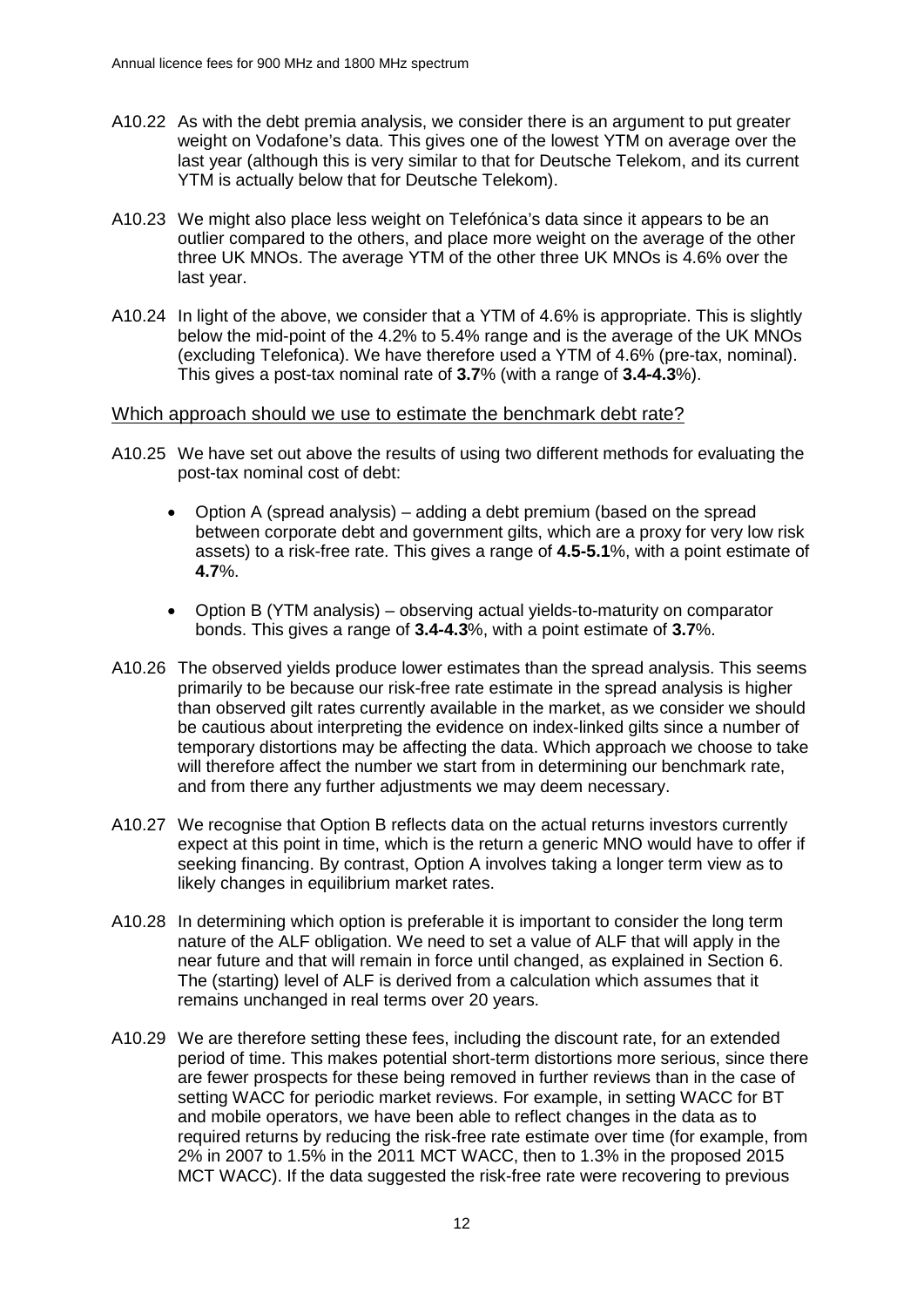levels, we would be able to reflect that with a shorter degree of delay (at the limit, within three years). We may therefore be more interested in the long-term equilibrium market rate as reflected in Option A, which is likely to be less affected by short-term distortions.

- A10.30 Option A is also the approach we generally take in calculating the cost of debt for the WACC for a similar reason of consistency through time, and so there is also a potential benefit from regulatory consistency to consider. Moreover, this will ensure consistency between different stakeholders and different market interventions. We also note that the Competition Commission took a similar approach to deriving the risk-free rate in their cost of equity calculation in the recent NIE determination, where it used a risk-free rate of  $1-1.5\%$ .<sup>[13](#page-12-0)</sup>
- <span id="page-12-3"></span>A10.31 We therefore favour setting the benchmark rate using the Option A approach.

### Other potential modifications to the benchmark

- A10.32 The characteristics of these bonds do not correspond exactly to the type of debt we consider the benchmark represents – in particular, the bonds issued by the MNO parent companies are not index-linked and are senior unsecured debt. We consider the implications for our benchmark rate of trying to adjust for these factors below.
- A10.33 Looking first at security, we note that the bonds we observe are senior unsecured debt. It is likely that a secured debt would attract a lower rate than an unsecured debt due to the greater probability of the creditor recovering a greater proportion of their investment in the event of a default.
- A10.34 However, Oxera (on behalf of Vodafone) note that "in practice, we understand that the bond markets have the benefit of increased liquidity, and are therefore the core source of financing for MNOs. The cost of financing cannot be higher for a secured debt than an equivalent unsecured debt, but could be very similar where debt premia in the bond markets are already low." (Oxera, p.22) This suggests that there may not be a large difference between the rate which a secured debt would attract compared to an unsecured debt. This is supported by the fact that the spread between AAA-rated bonds (which indicates "extremely strong capacity to meet financial commitments"<sup>[14](#page-12-1)</sup>) and A-rated bonds seems low, which is likely to indicate a low spread between secured and unsecured. In addition, empirical research suggests the actual yield difference between secured and unsecured debt is  $\frac{600}{200}$  complex and can even be counterintuitive.<sup>[15](#page-12-2)</sup> Therefore, there is no simple generic adjustment one can make.

```
https://assets.digital.cabinet-<br>office.gov.uk/media/535a5768ed915d0fdb000003/NIE_Final_determination.pdf.<br>14 http://www.standarday.dr
```
<span id="page-12-0"></span><sup>&</sup>lt;sup>13</sup> Competition Commission, Northern Ireland Electricity Limited price determination: Final Determination, March 2014, in particular paragraphs 13.117-13.129, available at  $\overline{a}$ 

<span id="page-12-2"></span><span id="page-12-1"></span><sup>&</sup>lt;sup>[14](https://assets.digital.cabinet-office.gov.uk/media/535a5768ed915d0fdb000003/NIE_Final_determination.pdf)</sup> <http://www.standardandpoors.com/ratings/definitions-and-faqs/en/us><br><sup>15</sup> John, Kose, Anthony W Lynch, and Manju Puri, 2003, "Credit ratings, collateral, and loan characteristics: Implications for yield", *Journal of Business*, Vol. 76, Iss. 3, p.371-409.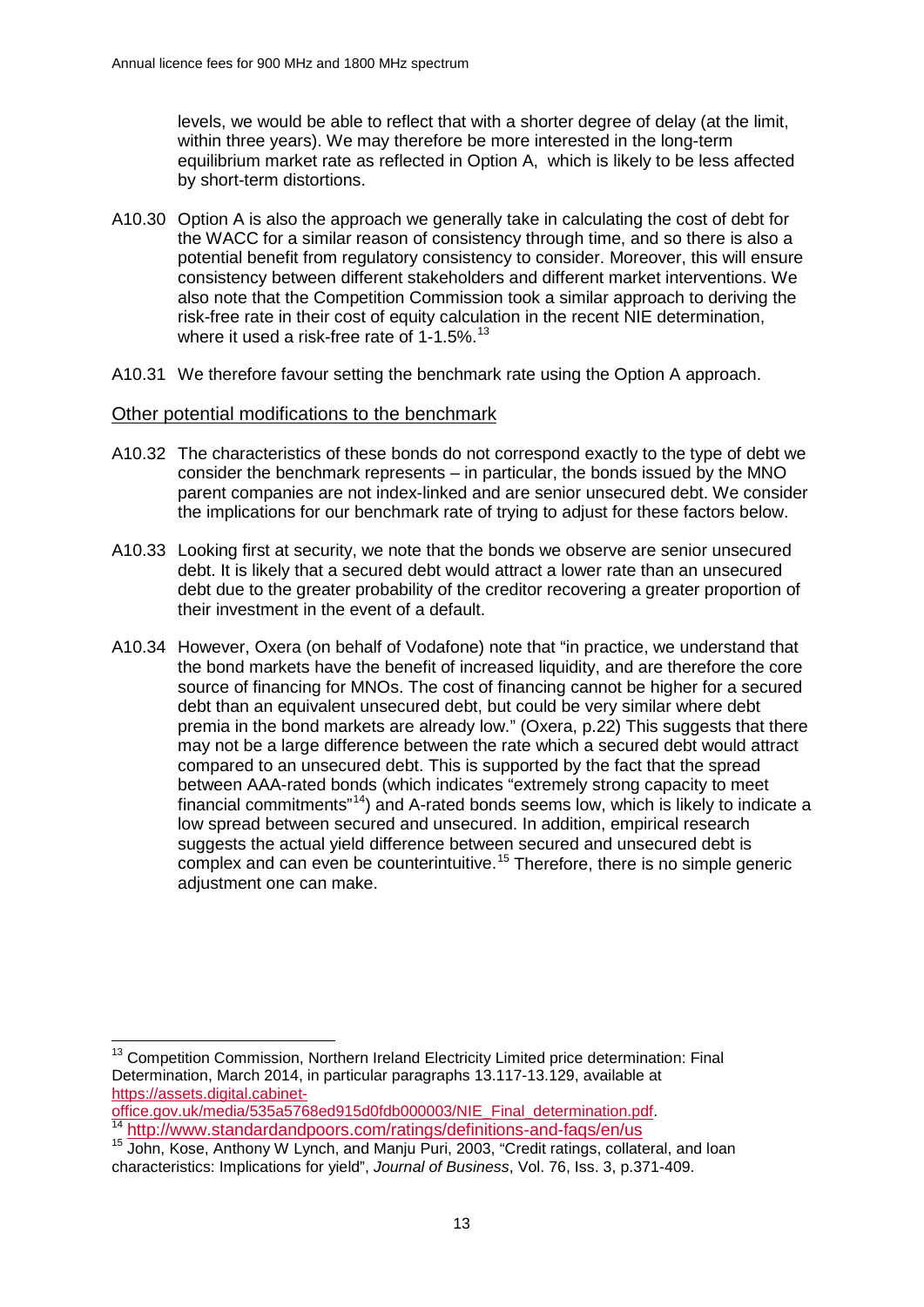



Source: Bloomberg, Ofcom analysis

 $\overline{a}$ 

- A10.35 Further, secured debt is usually secured on general purpose assets, such as real estate. However, under this analogy, ALF is not 'secured' on a general purpose 'asset' but on a specific asset (the spectrum licence). Therefore, even if it was possible to calculate the 'generic' spread difference between actual secured and unsecured debt, it is not clear it would be appropriate to apply this as an adjustment to get a rate for a debt secured on the licence in this instance.
- A10.36 In addition, if the MNO defaults on the ALF payment and the Government reclaims the spectrum, there may be a fallow period before the spectrum is re-awarded during which time the Government would not receive any spectrum licence fees. This is likely to reduce the amount of the 'debt' the Government would recover in the event of default, implying that it is not fully secured.
- A10.37 Moreover, the most likely situation where default would occur (leaving aside the case where default was associated with the MNO getting into serious financial difficulties) would be if the market value of the spectrum had fallen such that the MNO could not sell on its spectrum usage rights to another party with the current level of licence fees attached.<sup>[16](#page-13-0)</sup> This would imply that, when re-awarding the spectrum, the Government would receive a lower payment than initially set. At the limit, if the fallow period is long enough and/or the revision to the ALF is large enough, this could imply the ALF liability has features of an unsecured debt.
- A10.38 The above analysis suggests that it is not appropriate to make an adjustment for the security of the equivalent debt. We therefore consider the unadjusted senior unsecured debt rate as the starting point.

<span id="page-13-0"></span> $16$  For example, if the true market value of spectrum remained unchanged but the licence holder experienced financial distress such that it could not meet its ALF obligations, it could sell the spectrum to another MNO. This MNO would be willing to pay the current ALFs (as these would still reflect the underlying market value) and, since the spectrum is traded through a private transaction between the two MNOs, there would be no fallow period. The Government would therefore still receive the same cashflow from the spectrum, just from a different party.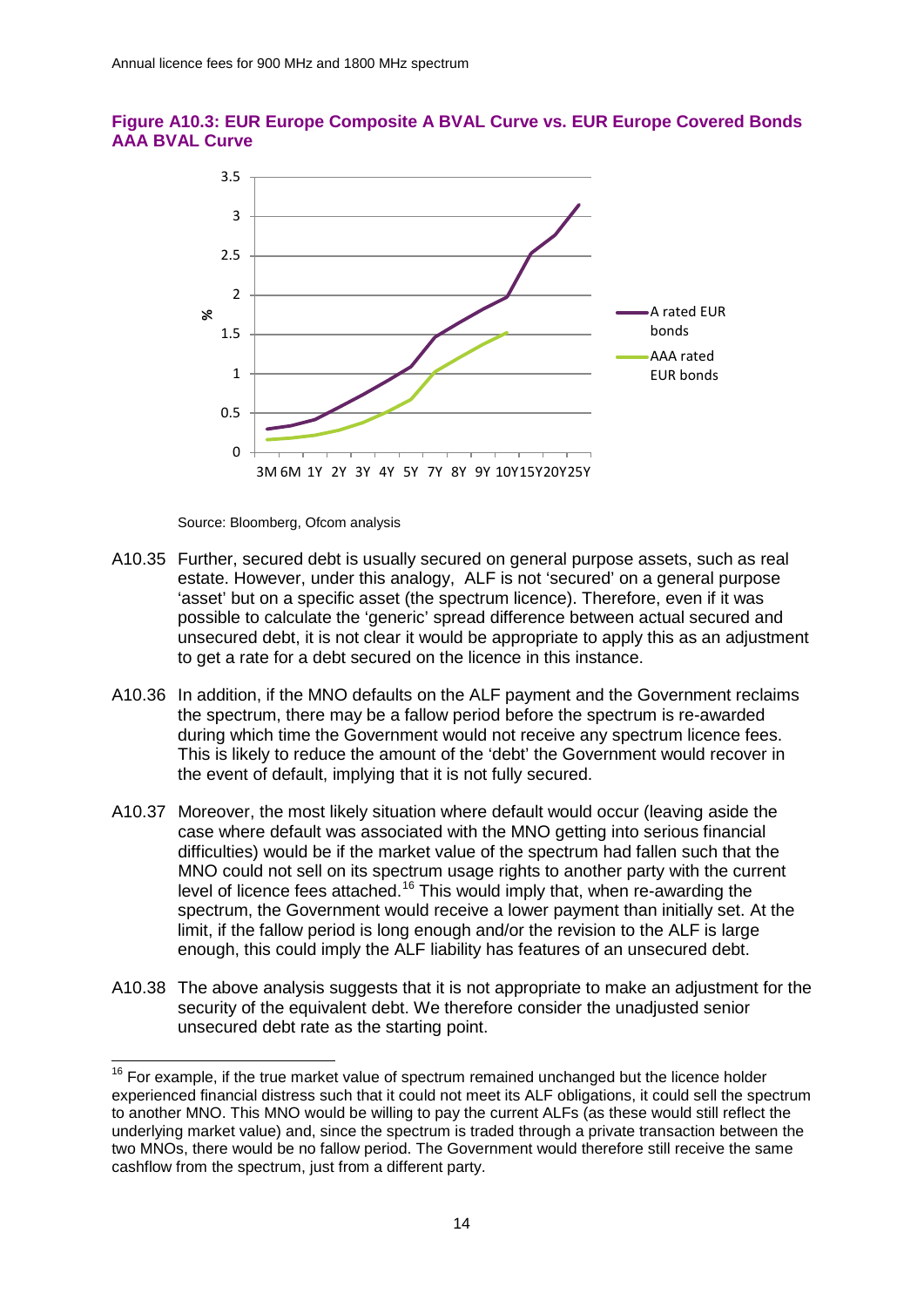A10.39 The second difference between our comparator bonds and the 'ideal' benchmark we wish to emulate is that the yields and spreads we observe are not index-linked, and so will move as inflation expectations change (as investors will demand a higher return to compensate for higher inflation). We cannot know what inflation expectations are with certainty, and so cannot be certain what actual real interest rate investors are demanding to hold these bonds. [Figure A10.4](#page-14-0) shows the RPI inflation expectations implied by the difference between real and nominal yields on British government securities with different maturities. This suggests that investors are building expected inflation of 3%-3.5% into the returns they expect on government securities, and that longer term expectations tend to be more stable but higher than those incorporated into shorter-term securities. However, it should be noted that the real yields are indexed to RPI and so this reflects expectations of RPI inflation, not CPI. We cannot directly infer from this what investors expect CPI inflation to be in future.

### <span id="page-14-0"></span>**Figure A10.4: Implied RPI inflation from government security yields**



Source: Bank of England

- A10.40 Instead, we need to adjust for inflation using some known information. There appear to be two options:
	- Adjust based on historical actual CPI inflation.
	- Adjust based on the Bank of England's CPI target.
- A10.41 [Figure A10.5](#page-15-0) shows CPI inflation over the last three years. Although higher at the start of the period, for the most part inflation has been low and relatively stable between 2%-3% (although it has fallen below this more recently). If investors expect this trend to continue, we should be allowing for 2-3% CPI inflation within the nominal returns. However, while it is likely that expectations will be guided to some extent by previous trends, this is not the only factor which will be important. We set out in paragraph [A10.53](#page-18-0) below (and in the CPI consultation) that the Bank of England's target of 2% CPI inflation provides the best view as to what inflation will be in the long run, as achieving this target is of central importance to monetary policy.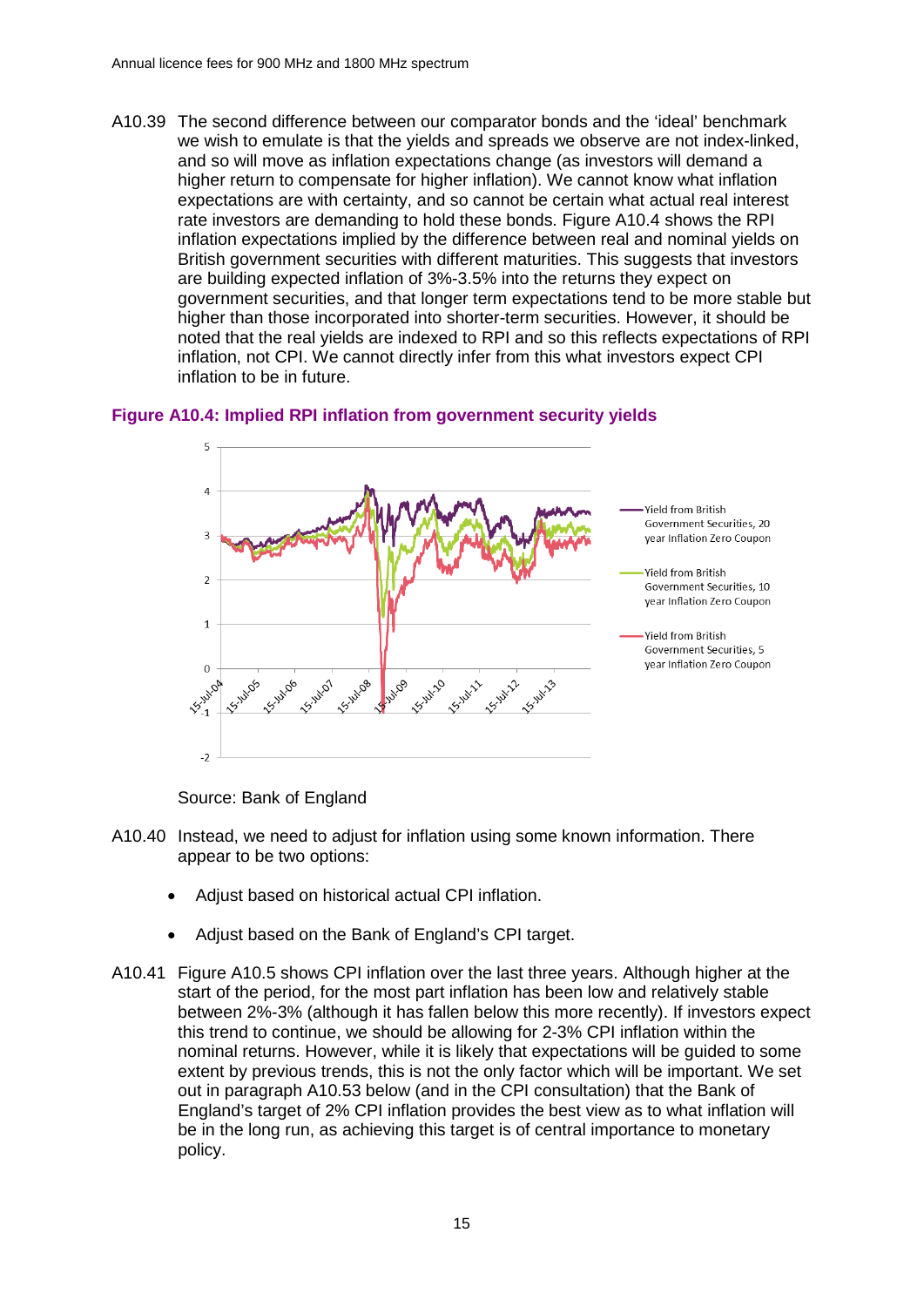<span id="page-15-0"></span>



#### Source: ONS

A10.42 This would suggest the appropriate option for the purpose of ALF is to adjust the nominal rate assuming 2% CPI inflation. This would give a post-tax real rate of **2.6%** (Option A) or **1.6%** (Option B), based on the point estimates of the two methods for calculating the rate in paragraph [A10.25](#page-11-0) (and assuming no adjustment is made for the debt security).

# **Choice of inflation index and how this is incorporated into the discount rate**

- A10.43 We set out in Section 4 that we favoured using CPI as the inflation index for setting ALFs.
- A10.44 However, we still need a long run estimate of RPI inflation as well as CPI inflation. The reason for this is that, as discussed above, our preferred approach to calculating the discount rate involves deriving a debt premium and combining this with our estimate of the risk-free rate. Our estimate of the real risk-free rate used to calculate the discount rate is informed by RPI-linked gilts. Combining the real riskfree rate (defined by reference to RPI-linked gilts) with a forecast for RPI inflation enables us to calculate a nominal risk-free rate on a consistent basis and, from this, a nominal debt rate. This nominal debt rate can then be translated into a real debt rate with respect to CPI, by deflating it by forecast CPI.<sup>[17](#page-15-1)</sup>

<span id="page-15-1"></span>Stakeholders suggested some alternative approaches to adjusting the discount rate for CPI in response to the CPI consultation. Economic Insight on behalf of H3G suggested re-stating the real risk free rate based on CPI inflation of 2.0%. This essentially involves adding the 'wedge' between CPI and RPI into the real risk-free rate. The real WACC is then re-calculated reflecting an overall inflation rate of 2.0% rather than 2.5% leaving all other parameters unchanged. We note that adding the wedge to the real RFR and inflating this by CPI would produce an identical result to adding the wedge to CPI and using this to inflate the original real risk-free rate. The difference in result found by Economic Insight arises purely because it is using the wedge as derived based on 2011 RPI assumption (as would be appropriate if using 2011 parameters) whereas in the CPI consultation, we used a wedge derived from 2014 parameters to be clear about the approach to deriving inflation  $\overline{a}$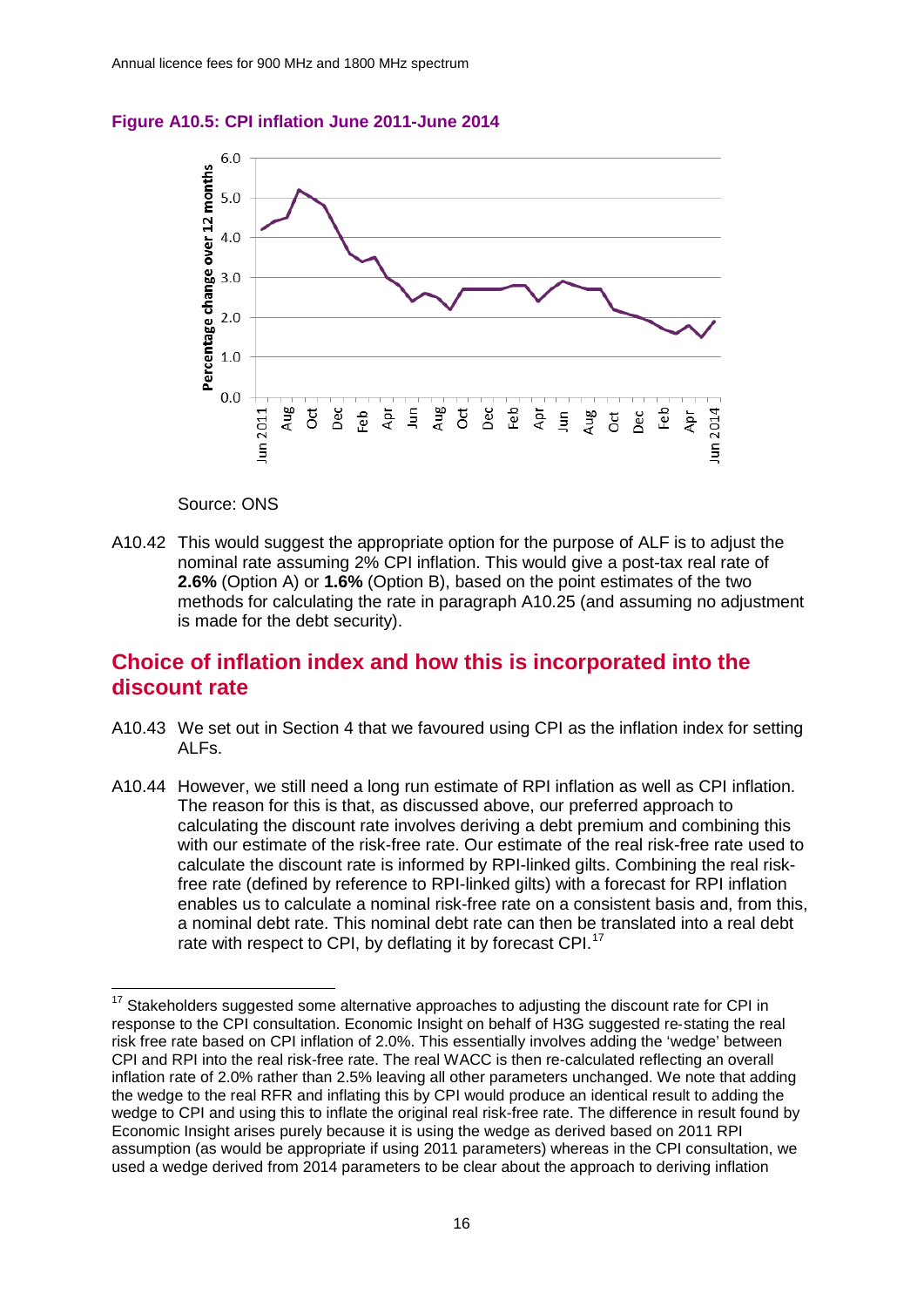- A10.45 We therefore need an estimate of CPI inflation and of RPI inflation. We set out in the CPI consultation that we proposed to use the Bank of England's target rate of CPI inflation of 2% as our CPI assumption.
- A10.46 We proposed to estimate a long-run RPI rate by adding the Bank of England's longrun estimated difference between RPI and CPI to the Bank of England's CPI target of 2%. In its 2014 Inflation Report the Bank of England published a 'long run' estimate of the wedge between RPI and CPI of 1.3%.<sup>[18](#page-16-0)</sup> This implies an RPI forecast of around 3.3% based on long-run expectations. A number of stakeholders suggested that this wedge estimate was too high and should instead be in the region of 0.9 to 1.1 percentage points. Stakeholders cited evidence on the historical size of the wedge,  $19$  assumptions used by other regulators, independent forecasts and bottom up analysis of the factors contributing to the wedge in support of this view.
- A10.47 The Bank of England's central, long-run estimate of the wedge is based on its assessment of the different factors which contribute to the wedge, and their likely size over the long-run. The Bank's approach is aligned with the approach taken by the ONS to decomposing the different contributions to the wedge each month. The Bank assessed the size of each of these factors, assuming 2% price growth (which is the target inflation rate) and 4.5% earnings growth (which is the long-run average).
	- For the formula effect, the Bank (in common with other analysis) considers that the contribution increased permanently after 2010, and revised up its estimate of the contribution of the formula effect to the wedge from 2010 onwards in light of this.
	- The housing costs in RPI but excluded from CPI are around 14% of the RPI's weight. The Bank's calculation assumes these components grow at 4.5% (in line with long-run earnings growth).
	- The Bank looked at the contribution that other differences in coverage and weights have been making to the wedge since 2005. The average total contribution from these differences over the past was -0.5 percentage points. But over 2005-2013 there were increases in energy and import prices, tuition fees and VAT, which have a smaller weight in the RPI than in the CPI, and therefore boosted RPI inflation by less than CPI inflation. For its long run assumption, the Bank assumed that these components would grow at rates consistent with CPI

assumptions we intended to use, and to illustrate how this flows through the calculation of the real discount rate. Vodafone argued that it is unnecessary to make any assumption about the size of the wedge in calculating the cost of debt. Instead, it suggested that it is simple to obtain a representative company specific or industry specific nominal cost of debt from nominal market yields and discount this by the CPI inflation factor. The result can be interpreted as the real CPI based cost of debt (see also Oxera report for Vodafone, p.2 and 4-6). This is essentially Option B for deriving the discount rate. We discuss Options A and B and our preference for the former in paragraphs [A10.25](#page-11-0)[-A10.31.](#page-12-3)<br><sup>18</sup> Page 34, Bank of England, Inflation Report, February 2014. -

<span id="page-16-1"></span><span id="page-16-0"></span>[http://www.bankofengland.co.uk/publications/Documents/inflationreport/2014/ir14feb.pdf.](http://www.bankofengland.co.uk/publications/Documents/inflationreport/2014/ir14feb.pdf) 19 Stakeholders noted that the wedge has increased since 2010 following a change in the way clothing price data has been collected, which has exacerbated the difference between the two indices resulting from the different formulae used in their derivation (known as the formula effect). Stakeholders therefore focused on trends post-2010, or adjusted pre-2010 data for the increased size of the formula effect in their analysis.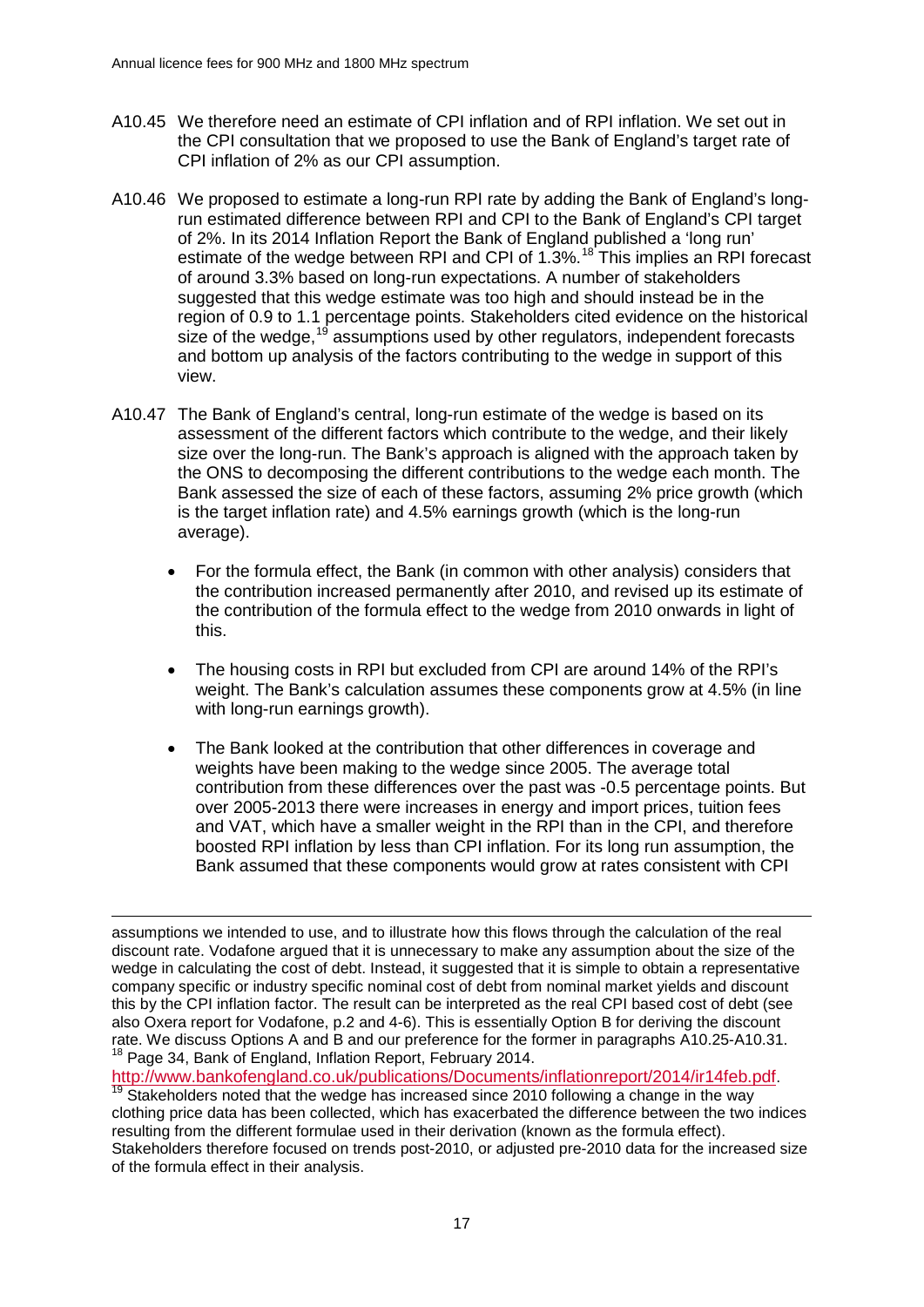inflation at the 2% target, which implies a contribution to the wedge of -0.2 percentage points.

- A10.48 The Bank of England notes that its estimate of 1.3 percentage points is similar to the Office of Budget Responsibility's estimate of 1.3 to 1.5 percentage points,<sup>[20](#page-17-0)</sup> although it also notes discussions with market participants suggest that the long-run wedge priced into inflation break-evens is a little lower than the Bank staff estimate, at around 0.9 to 1 percentage points on average.
- A10.49 Oxera on behalf of Vodafone suggested that, while 1.3% may be a reasonable anchor in the long term, in the interim the wedge is likely to be smaller, implying either a higher CPI or lower RPI for at least some period over which ALF is payable. One issue which arises from this argument, and from the evidence adduced by the respondents, is exactly what is considered to be the long run. The description given by the Bank in the February 2014 Inflation Report (p.34) is "when short-term shocks have washed out." Clearly, the length of time it takes for such shocks to wash out and long-term trends to reassert themselves can be uncertain, although it is unlikely such simple trends as earnings and price inflation would be out of line with longterm trends for as significant a period as we are considering in setting ALFs. We also note that the Bank sets out a description of the transmission mechanisms for monetary policy which suggests that the maximum impact of changes in interest rates on consumer price inflation takes up to about two years, $21$  and the Bank's Inflation Report gives forecasts for macroeconomic variables such as CPI inflation, unemployment and GDP growth for up to three years, $^{22}$  $^{22}$  $^{22}$  which may provide an indication of the time horizon which is relevant for its forecasting more generally.
- A10.50 We acknowledge that 1.3% is a point estimate, and that the actual size of the wedge is likely to vary to some degree over the period (as, indeed, CPI and RPI are likely to vary). However, we consider it is preferable to use a single estimate for CPI and RPI inflation to apply to the whole period, rather than try to incorporate changing rates of inflation. We therefore need a wedge suitable to the long term nature of the ALF obligation. In addition, we consider that the Bank is likely to have significant insight into the underlying drivers of the wedge and the likely changes to these, given its role in monitoring and controlling inflation. We therefore maintain our view that the Bank of England's estimate is an appropriate indicator of the longrun size of the wedge between CPI and RPI, and so we propose to use a value for the difference between RPI and CPI of 1.3%.
- A10.51 Vodafone also took issue with the use of a CPI assumption of 2%. It highlighted that CPI of 2% is a Bank of England target, and not a robustly derived forecast of the likely average outcome. It argued that historically the target has been exceeded, both in detail and in average, and this may not be an unrealistic expectation of the future outcome as well. Vodafone highlighted the risk of the forecast inflation being adopted into the discount rate calculation being different from the actual outcome that is applied to increase the ALF over time may mean that operators pay significantly more than Ofcom intended (for example, if the CPI target of 2.0% were to be adopted in the discount rate calculation and the real outturn were to be an average of 2.5%). Vodafone argued that such an inflation risk cannot be managed

<span id="page-17-0"></span> $^{20}$  Miller, R (2011), The long-run difference between RPI and CPI inflation, OBR Working Paper No. 2 [http://cdn.budgetresponsibility.independent.gov.uk/Working-paper-No2-The-long-run](http://cdn.budgetresponsibility.independent.gov.uk/Working-paper-No2-The-long-run-difference-between-RPI-and-CPI-inflation.pdf)[difference-between-RPI-and-CPI-inflation.pdf.](http://cdn.budgetresponsibility.independent.gov.uk/Working-paper-No2-The-long-run-difference-between-RPI-and-CPI-inflation.pdf)<br>
<sup>21</sup> <http://www.bankofengland.co.uk/monetarypolicy/Pages/how.aspx> <sup>22</sup> See Section 5 of the Inflation Report.  $\overline{a}$ 

<span id="page-17-1"></span>

<span id="page-17-2"></span>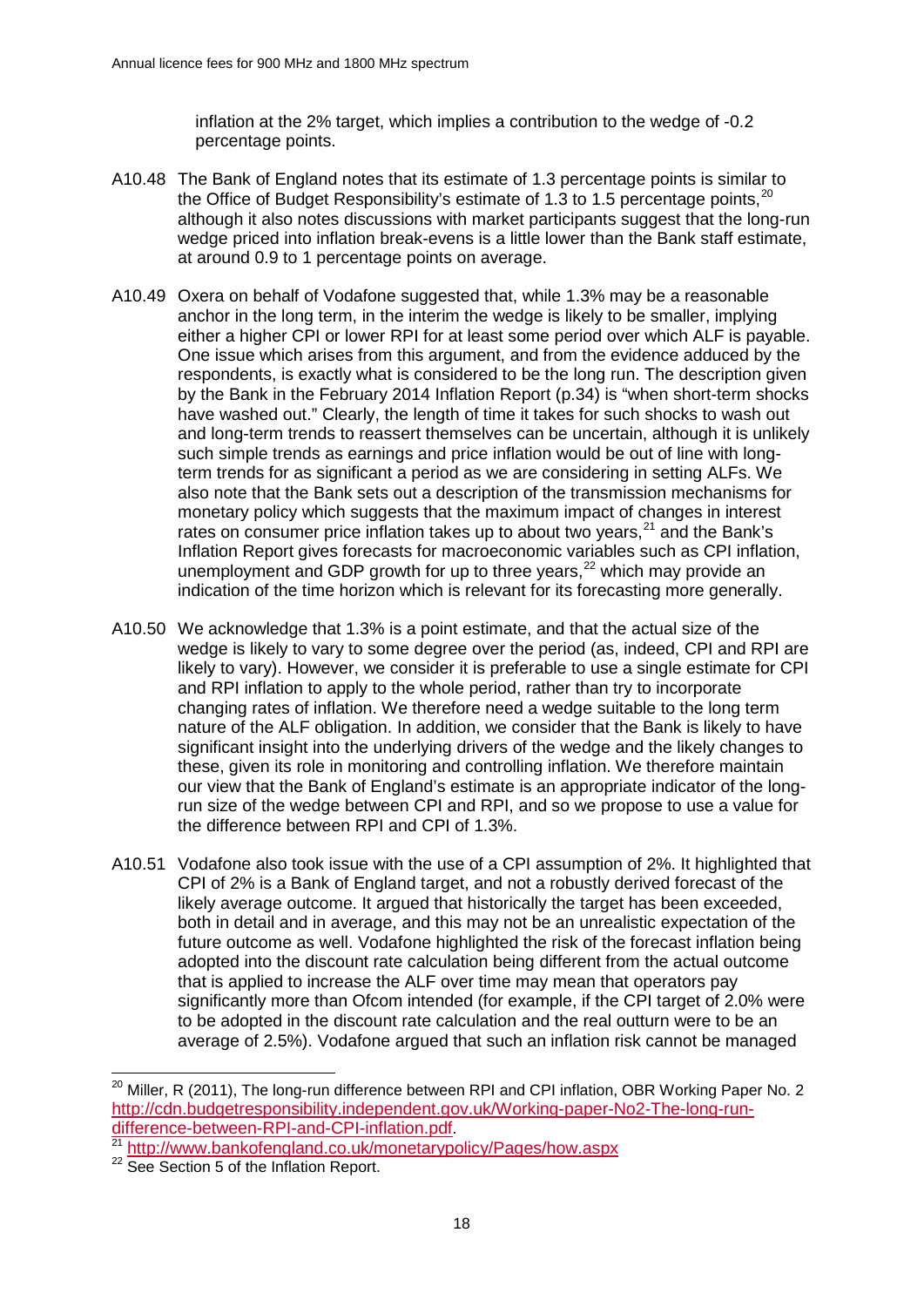through its approach to financing, and therefore it cannot be truly indifferent. Vodafone suggested this could be avoided by capping the annual inflation uplift to ALF at 2%.

- A10.52 The reason for uplifting by inflation is to maintain a constant real level of ALF, reflecting broadly constant spectrum value, as discussed in Section 4 and the October 2013 consultation. If we were to sever the link between the ALF and actual inflation, there is a risk that we would no longer maintain this same real level if inflation were to unexpectedly increase or decrease. We therefore do not agree that we should uplift the ALF by some notional or assumed inflation rate.
- <span id="page-18-0"></span>A10.53 We note that stakeholder concerns in this regard arise due to the belief that the 2% CPI inflation incorporated into the underlying calculation of ALF is too conservative, given past inflation trends. Our CPI assumption should be a reasonable expected value, in order to avoid the possibility that MNOs could be disadvantaged as Vodafone suggested. We consider that 2% is a reasonable expectation as to longterm CPI inflation. [Figure A10.6](#page-18-1) shows CPI inflation between June 1998 and June 2014. This shows that while CPI inflation more recently has been above 2%, it has not been consistently above this level over this period, having been below 2% prior to 2005. More recently, inflation has fallen to around 2% again, standing at 1.9% in the year to June 2014. The annual average CPI inflation between 1998 and 2013 was 2.2%. While CPI inflation is unlikely to be constantly at  $2\frac{23}{3}$ , we are not convinced that there is evidence that inflation will be consistently and significantly greater than 2% such that we should prefer a different inflation assumption.

### <span id="page-18-1"></span>**Figure A10.6: CPI - percentage change over 12 months June 1998 to June 2014**



Source: ONS data

<span id="page-18-2"></span> $^{23}$  In fact, the Bank of England note that it would be neither possible nor desirable to hold inflation constantly at 2%, as the large and frequent interest rate changes this would imply would cause unnecessary uncertainty and volatility in the economy. See <http://www.bankofengland.co.uk/monetarypolicy/Pages/framework/framework.aspx>  $\overline{a}$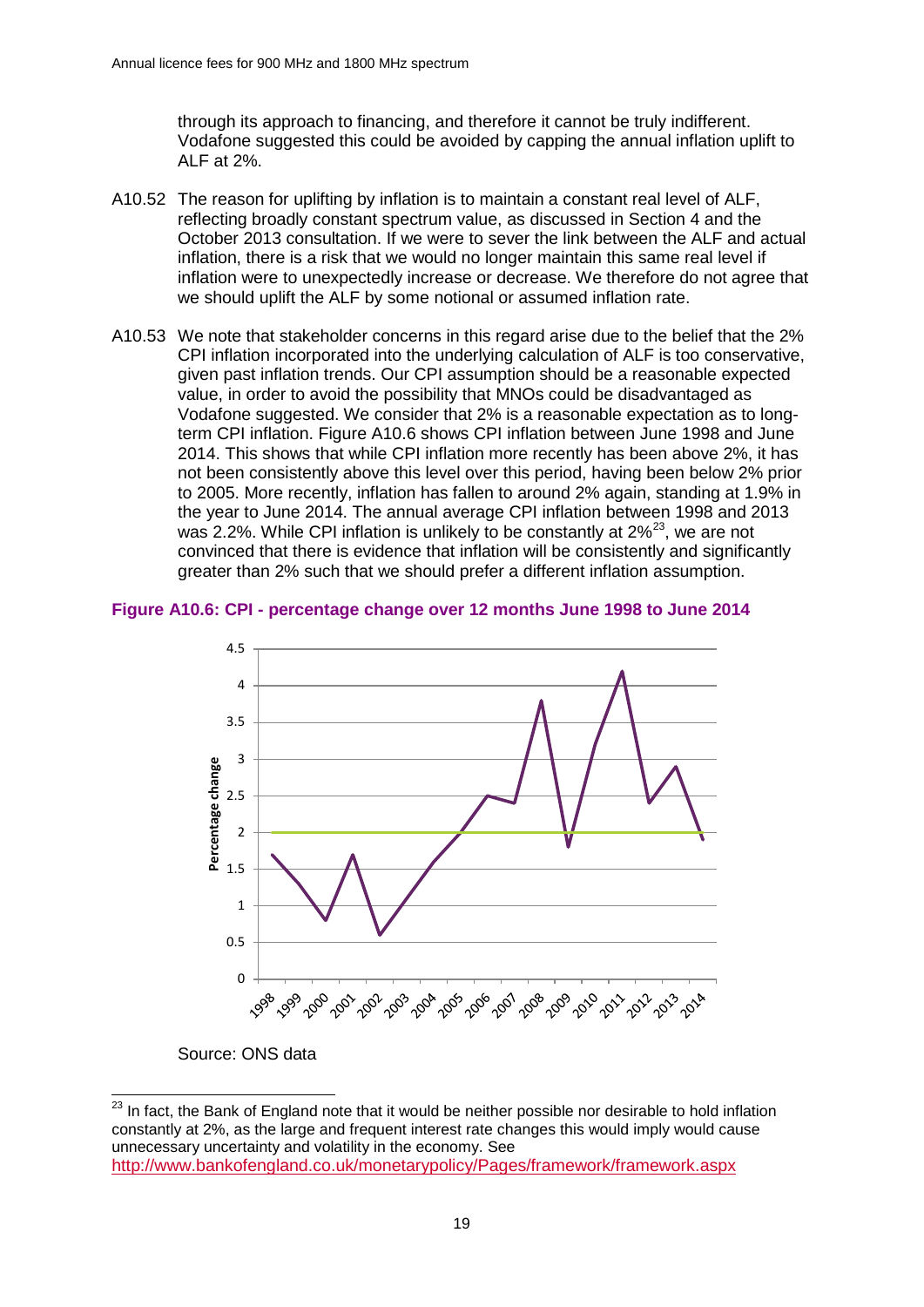A10.54 We therefore propose to maintain our position in the CPI consultation with regard to the inflation assumptions used in deriving the real discount rate i.e. a CPI assumption of 2% and an RPI assumption of 3.3%.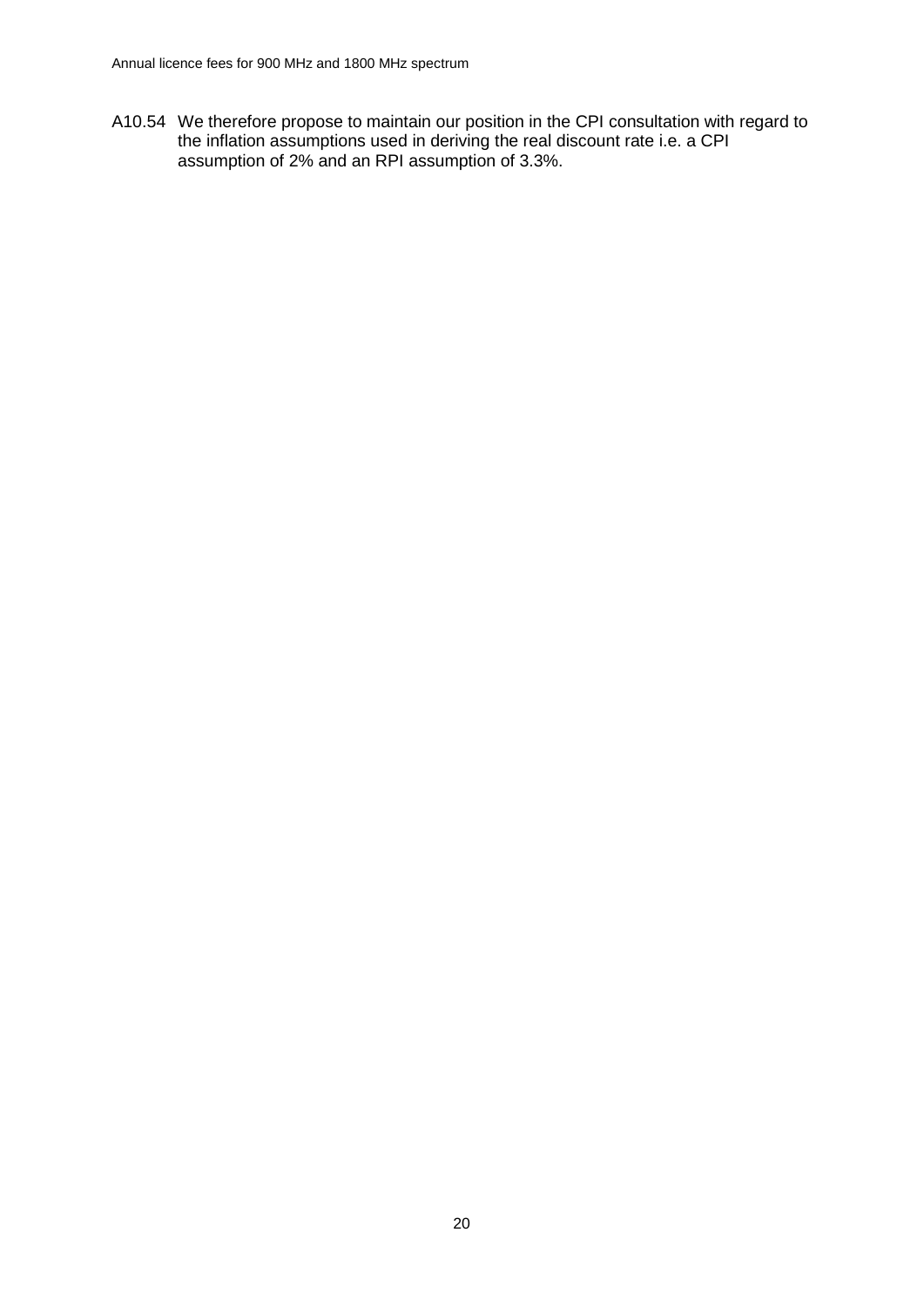# **Annex 11**

# **Glossary of terms**

| 2G                           | Second generation of mobile standards and technology, including the<br>GSM technology standard.                                                                                                                                                                                                                                                                 |
|------------------------------|-----------------------------------------------------------------------------------------------------------------------------------------------------------------------------------------------------------------------------------------------------------------------------------------------------------------------------------------------------------------|
| 3G                           | Third generation of mobile standards and technology, including the<br>UMTS technology standard.                                                                                                                                                                                                                                                                 |
| 4G                           | Fourth generation of mobile standards and technology, including the<br>LTE technology standard.                                                                                                                                                                                                                                                                 |
| <b>ALF</b>                   | Annual Licence Fees to be paid by the holders of the licences for 900<br>MHz and 1800 MHz spectrum (which are currently Vodafone,<br>Telefónica, EE, and H3G).                                                                                                                                                                                                  |
| <b>AM&amp;A</b>              | Analysys Mason and Aetha                                                                                                                                                                                                                                                                                                                                        |
| <b>AMPU</b>                  | Average margin per user. A measure of the profitability of the mobile<br>sector.                                                                                                                                                                                                                                                                                |
| <b>ASM</b>                   | The Additional Spectrum Methodology is based on calculating what<br>bidders would have been willing to pay for additional 800 MHz and 2.6<br>GHz spectrum, based on the bids actually made in the auction, if such<br>spectrum had hypothetically been available in the auction.                                                                                |
| <b>CBA</b>                   | <b>Cost-Benefit Analysis</b>                                                                                                                                                                                                                                                                                                                                    |
| <b>CCA</b>                   | A Combinatorial Clock Auction is a package or combinatorial auction<br>format in which bids are made for packages of spectrum (not individual<br>lots, as in an SMRA). If there are multiple bands available in the auction<br>(as, for example, in the UK 4G auction and in Austria and Ireland), such<br>packages may include spectrum in more than one band. |
| <b>CED</b>                   | Common Effective Date. A CED is a date that we propose to use to<br>ensure that all of the licensees would pay a rate that reflects the full<br>market value of their spectrum from the same point in time.                                                                                                                                                     |
| <b>Communications</b><br>Act | The Communications Act 2003, which came into force in July 2003.                                                                                                                                                                                                                                                                                                |
| <b>CPI</b>                   | The Consumer Price Index (CPI) is a measure of inflation. It measures<br>changes in the price level of consumer goods and services purchased<br>by households. The most significant item excluded in the CPI, but<br>included in the RPI, is mortgage interest rate payments.                                                                                   |
| <b>DotEcon</b>               | DotEcon Ltd is a consulting firm.                                                                                                                                                                                                                                                                                                                               |
| <b>DTT</b>                   | Digital Terrestrial Television - Broadcasting delivered by digital means.<br>In the UK and Europe, DTT transmissions use the DVB-T and DVB-T2<br>technical standards.                                                                                                                                                                                           |
| EC                           | The European Commission                                                                                                                                                                                                                                                                                                                                         |
| EЕ                           | EE Ltd.                                                                                                                                                                                                                                                                                                                                                         |
|                              |                                                                                                                                                                                                                                                                                                                                                                 |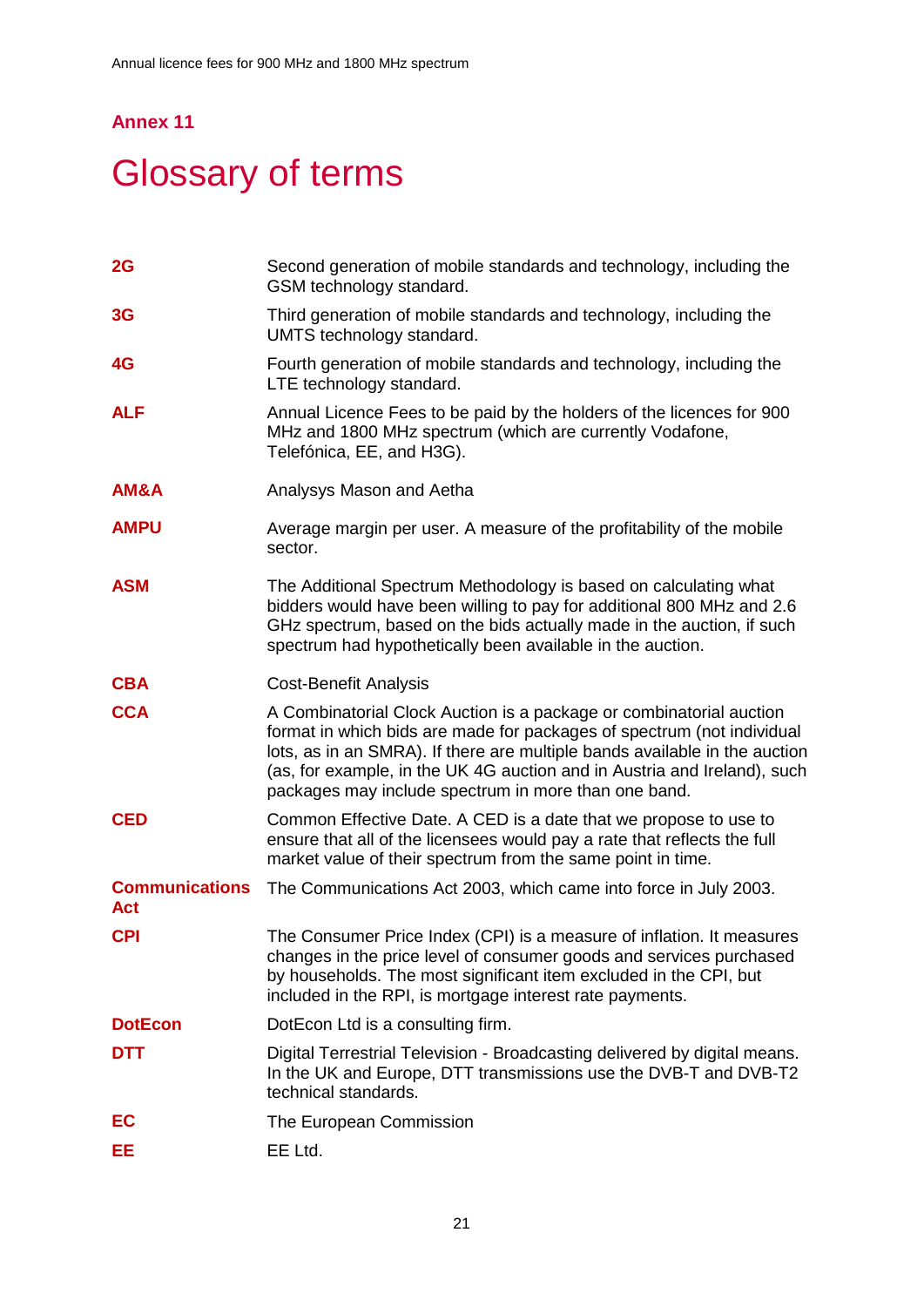| <b>EU</b>                             | The European Union                                                                                                                                                                                                                                                                                                                                                                                        |
|---------------------------------------|-----------------------------------------------------------------------------------------------------------------------------------------------------------------------------------------------------------------------------------------------------------------------------------------------------------------------------------------------------------------------------------------------------------|
| <b>Excursions</b>                     | The excursions for a bidder are used in the derivation of LRPs – they<br>are a measure of the amount by which a bidder would prefer one of its<br>losing bids to its winning bid at the particular set of LRPs considered.                                                                                                                                                                                |
| <b>FDD</b>                            | Frequency Division Duplex - a technology that deals with traffic<br>asymmetry between uplink and downlink where separate frequency<br>bands are used for sending and receiving operations.                                                                                                                                                                                                                |
| <b>GHz</b>                            | Gigahertz. 1,000,000,000 (or $10^9$ ) oscillations per second                                                                                                                                                                                                                                                                                                                                             |
| <b>Government</b><br><b>Direction</b> | The Wireless Telegraphy Act 2006 (Directions to Ofcom) Order 2010<br>(S.I. 2010/3024)                                                                                                                                                                                                                                                                                                                     |
| <b>GSMA</b>                           | The GSM Association is an association of mobile operators, handset<br>and device makers and other related companies.                                                                                                                                                                                                                                                                                      |
| H <sub>3</sub> G                      | Hutchison 3G UK Ltd - trading as Three.                                                                                                                                                                                                                                                                                                                                                                   |
| <b>IMT</b>                            | International Mobile Telecommunications. The ITU term that<br>encompasses 3G, 4G and 5G wireless broadband systems                                                                                                                                                                                                                                                                                        |
| <b>IBV</b>                            | Incremental Bid Value – the difference in bid value between two different<br>packages bid for by a bidder in a CCA, which relates to a specified<br>increment of spectrum (the difference in spectrum between the two<br>packages).                                                                                                                                                                       |
| <b>ITU</b>                            | International Telecommunications Union - Part of the United Nations<br>with a membership of 193 countries and over 700 private-sector entities<br>and academic institutions. The ITU is headquartered in Geneva,<br>Switzerland                                                                                                                                                                           |
| LH                                    | Licence holder for 900 MHz and / or 1800 MHz spectrum.                                                                                                                                                                                                                                                                                                                                                    |
| <b>LRP</b>                            | In a CCA, auction prices are derived for packages of spectrum, not for<br>individual lots or bands. Linear Reference Prices are the output of a<br>mathematical algorithm which takes account of both winning and losing<br>bids in a CCA to generate linear and uniform prices (i.e. a single price<br>per MHz for each band that is the same for each bidder) that best<br>support the auction outcome. |
| <b>LSV</b>                            | Lump-sum value. The value per MHz of a notional licence for 900 MHz<br>and 1800 MHz spectrum with a 20-year initial term                                                                                                                                                                                                                                                                                  |
| <b>LTE</b>                            | Long-Term Evolution is a standard for communication of high-speed<br>data for mobile phones and data terminals. The term 4G is generally<br>used to refer to mobile broadband services delivered using the next<br>generation of mobile broadband technologies, including Long Term<br>Evolution (LTE) and WiMAX.                                                                                         |
| <b>Market value</b>                   | The market-clearing price in a well-functioning market, or the marginal<br>opportunity cost of the spectrum. This is also the highest losing bid for<br>the marginal increment of spectrum in a (competitive) auction.                                                                                                                                                                                    |
| <b>MCT</b>                            | Mobile Call Termination. MCT is a wholesale service provided by a<br>mobile communications provider to connect a call to a recipient on its<br>network.                                                                                                                                                                                                                                                   |